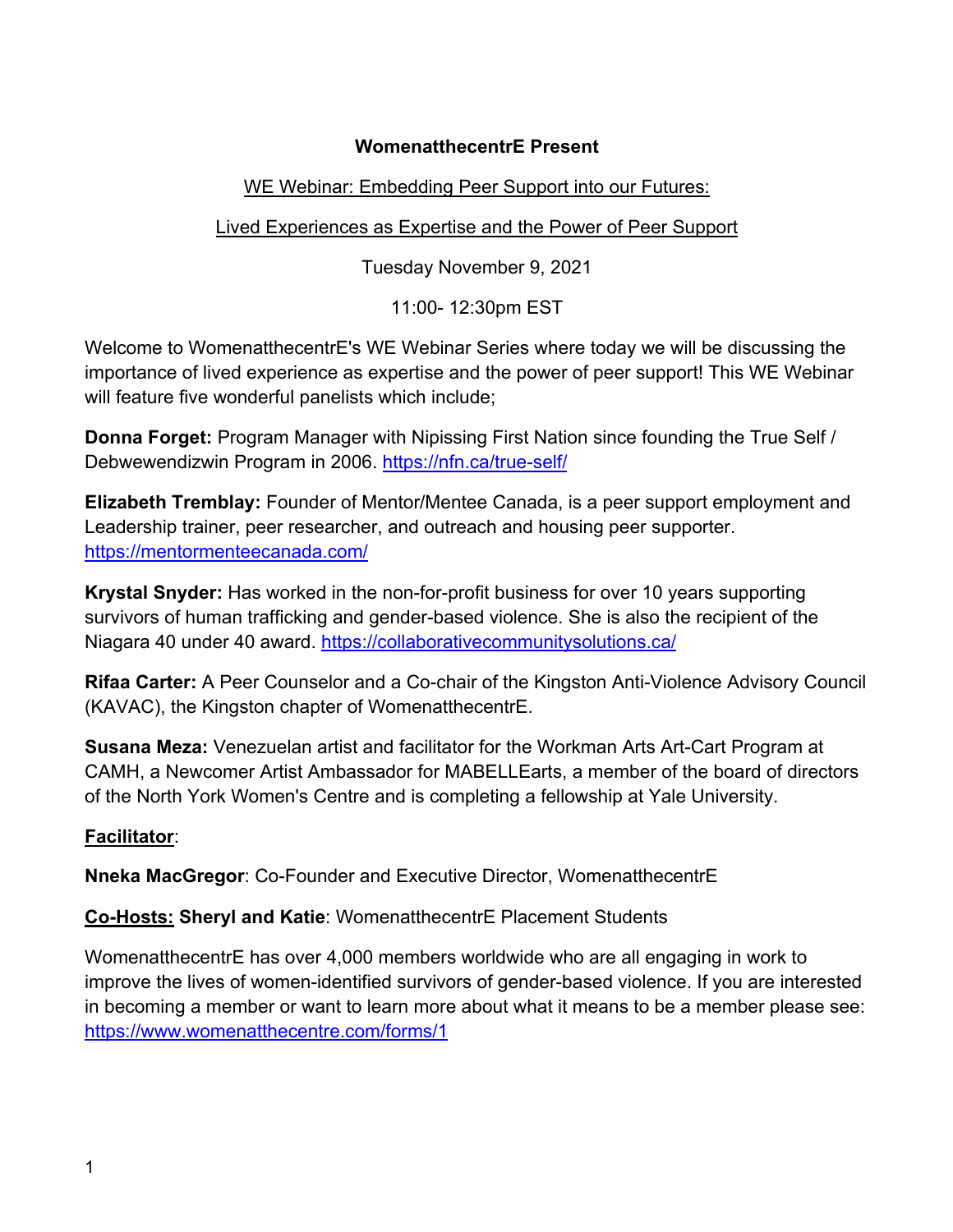### **WELCOME!**

## **Sheryl**

Hello everyone and welcome to our WE Webinar! My name is Sheryl and I'm joined today by Katie. We are placement students at WomenatthecentrE and we will be your hosts for the morning. Thank you all so much for joining us on this beautiful Tuesday morning. We are so excited to be sharing this space with all of you. Today's webinar is about the importance of lived experience as expertise and the power of peer support featuring our lovely panelists, Donna Forget, Elizabeth Tremblay, Rifaa Carter, Krystal Snyder and Susana Meza.

Before we get started, we would like to do a land acknowledgement. WomenatthecentrE asks you all to take a moment to think about your own relationship with this land, whether settler or arrivant, and your responsibilities to honor this land and Indigenous Peoples. WomenatthecentrE acknowledges that the land on which we operate is the territory of the Huron-Wendat, the Anishnaabe Nation, the Haudensaunee Confederacy, Métis, Inuit, and the Mississaugas of the Credit, and was taken without consent. Today, this land is still home to many First Nations and Indigenous Peoples from across Turtle Island. We recognize the inherent connections between ongoing colonialism and all forms of violence, including racism, sexism and over-policing that disproportionately impact Indigenous communities, particularly Indigenous women, girls and two-spirit people. WomenatthecentrE actively works to break this pattern of ongoing violence because it is crucial to our work of dismantling the embedded impacts of colonialism.

As an overview of the content that we will be exploring today with Nneka and our panelists, today we present the WE Webinar: The Importance of Lived Experiences as Expertise and the Power of Peer Support. As our Executive Director, Nneka MacGregor, states, "counselling requires empathy, not certification." Reframing the 'counsellor-client' relationship can be a radical agent of change to support and take back power with a survivor in a way that traditional counselling settings do not. This webinar will explore the importance of support that centres lived experiences. Our panelists' peer support expertise includes addressing gaps and barriers for immigrant and refugee survivors, supporting survivors of human trafficking, holistic healing from an Indigenous worldview, peer support in the mental health & addiction sector & with artsbased practices.

WomenatthecentrE is a survivor-led organization and we work to ensure survivors' voices are the at the centre of research, education, and policy reform. Please follow along on our socials, using the #WEWebinarSeries on facebook, twitter and instagram @WomenatthecentrE.

The chat option will be available for comments & to connect with panelists/staff as needed. Please take a moment in the chat to let us know where you are joining us today!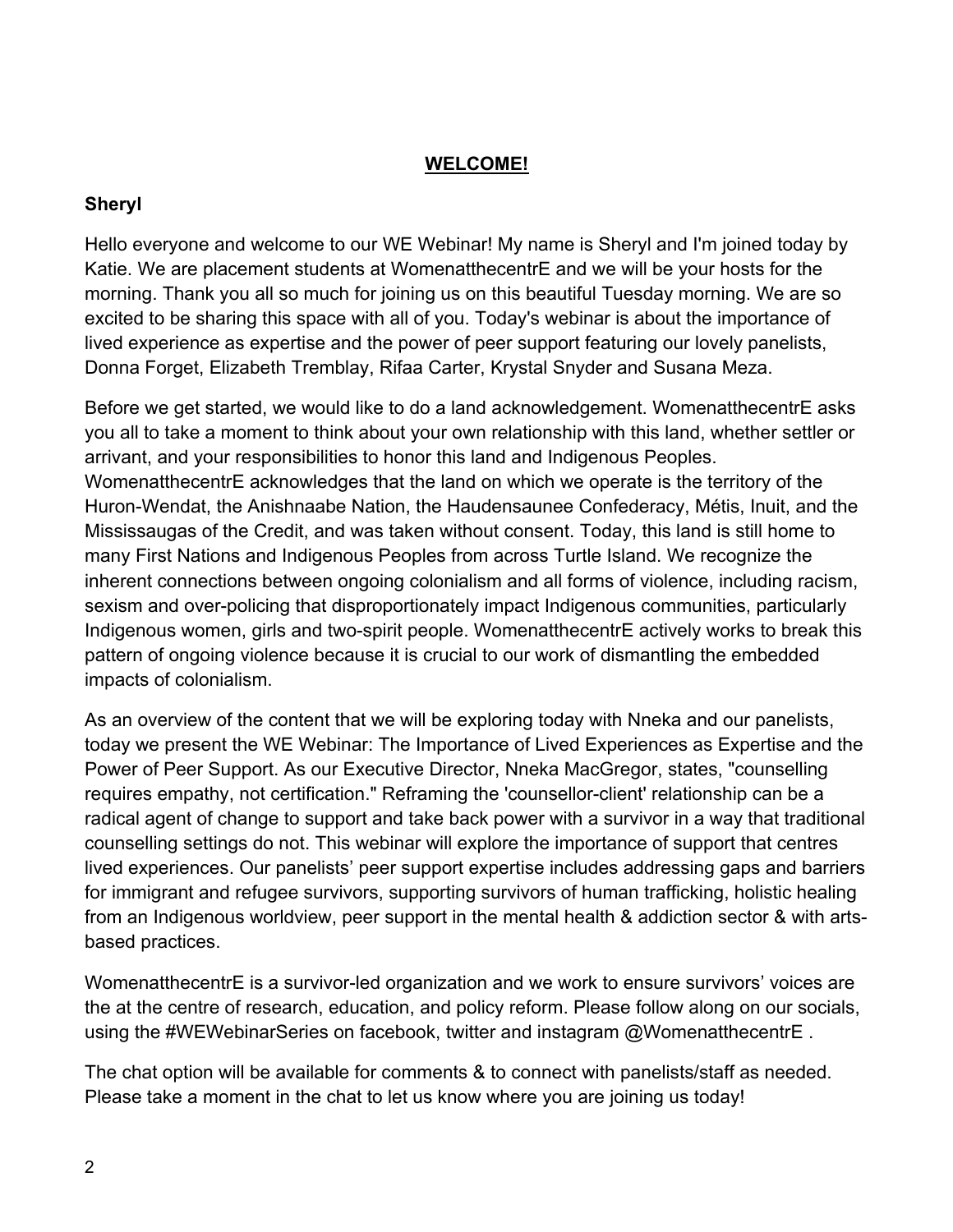We also ask that you please complete the survey found at the end of the webinar.

Just as a quick trigger activation warning for our viewers, due to the nature of the content discussed, we are offering an activation warning as this presentation involves discussions from discussions around gender based violence. Please only listen if you're able to do so if you feel that you need support while listening. Please reach out to your local support networks. And now I will be passing it over to Katie who will be introducing our panelists.

# **INTRODUCTION AND BIOS**

# **Katie**

Thank you so much, Sheryl.

So we'll get started with **Donna Forget**, who has been a Program Manager with Nipissing First Nation since founding the True Self / Debwewendizwin Program in 2006. She was instrumental in the design and delivery of a program that would meet the needs of women that had experienced trauma, to help them on their healing journey and to achieve economic independence. As a survivor of trauma from domestic and sexual violence, Donna's insight merging an Indigenous world view, Healing Centered Engagement and Peer Support Values has led to the success of the program. Some of the oldest methodologies that equate to Peer Support come from our Indigenous people in the form of talking circles and sweat lodges. True Self Debwewendizwin incorporates that understanding of holistic healing and the power of peer support, while recognizing the importance of individual differences and meeting participants where they are at and making the program fit their needs rather then trying to make them fit a preset program criteria. We'd like to welcome Donna!

Next we have **Elizabeth Tremblay**, who is is the founder of Mentor/Mentee Canada, is a Peer Support Employment and Leadership Trainer, Peer Researcher, and Outreach and Housing Peer Supporter.Elizabeth is a contract employee at the Centre for Addiction and Mental Health, is an Elizabeth Fry Toronto Peer Support Trainer and the proud recipient of the Dr. Paul Garfinkel Entrepreneur of the Year Resilience Award for her cross-sectoral work in Peer Support. Welcome, Elizabeth!

Next we have **Rifaa Carter**, who is a Peer Counselor and a Co-chair of the Kingston Anti-Violence Advisory Council (KAVAC), the Kingston chapter of WomenatthencentrE. She is currently studying Indigenous Social Work at Laurentian University. Rifaa has been supporting and advocating for survivors of gendered violence for over a decade. Using her own lived experience, as well as those of the women she supports, her advocacy and education efforts are focused on addressing gaps and barriers for immigrant and refugee survivors, as well as changing community attitudes and responses to gendered violence. She does this in the hope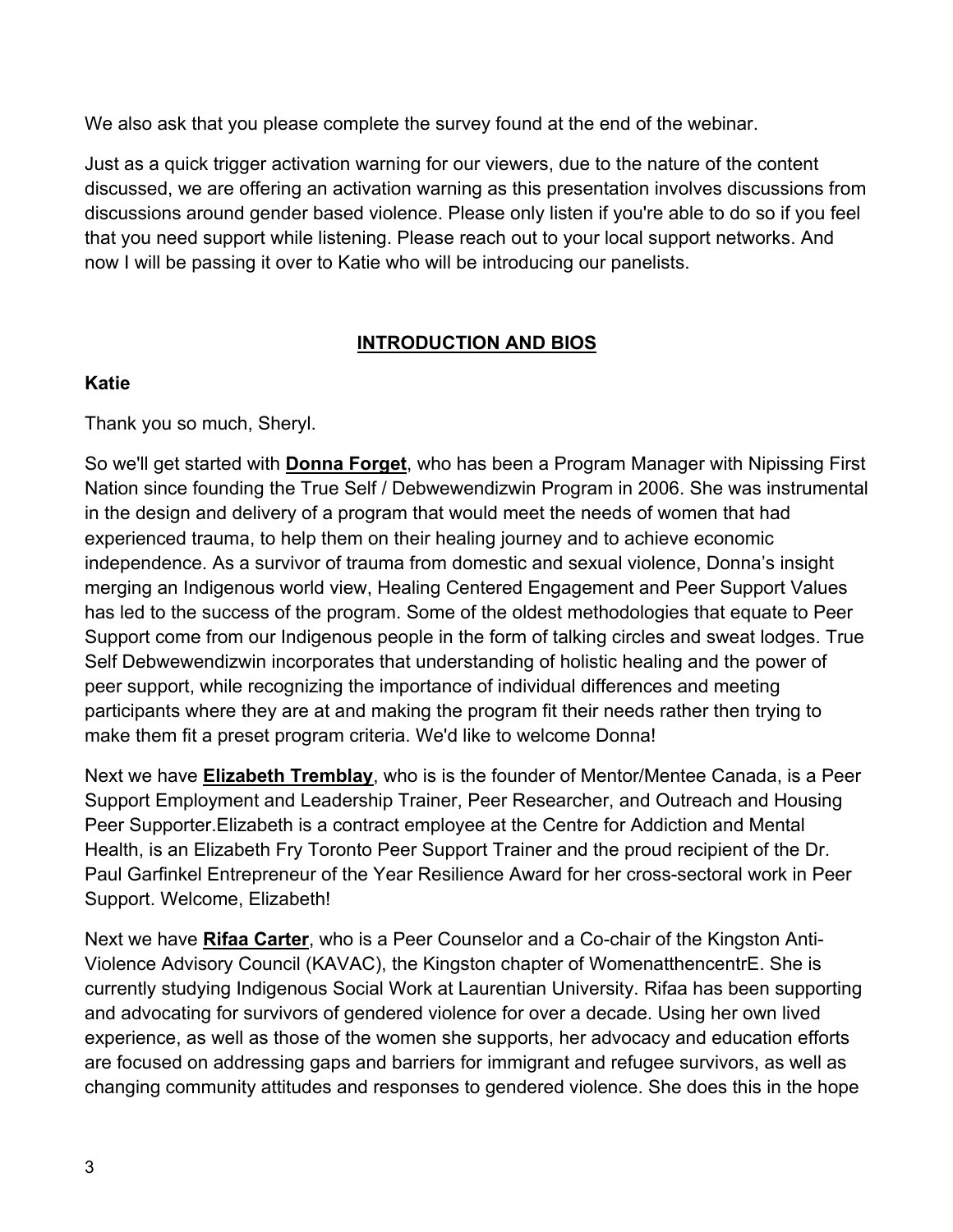of creating responsive, compassionate communities where those who are experiencing abuse can feel safe to speak out -- where survivors are supported, not silenced. Welcome, Rifaa!

Next we have **Krystal Snyder**, who has has worked in the non-profit sector for over 10 years supporting survivors of human trafficking and gender based violence. She is a survivor of Human Trafficking and was able to lead the mobilization of the Niagara Regions' Human Trafficking Emergency Response Protocol. She has been able to speak about ending human trafficking across Canada and in 2019 in Johannesburg. She is a recipient of the Niagara 40 under 40 award. Krystal is passionate about peer led programing which mobilizes systemic change. Welcome, Krystal!

And last, but certainly not least, we have **Susana Meza**, who's a Venezuelan artist and facilitator. Susana teaches visual arts as part of the Workman Arts Art-Cart Program at CAMH. Susana provides peer support and is an active listener for fellow Workman Arts members. They are also a Newcomer Artist Ambassador for MABELLEarts. As of this Summer, Susana became a member of the board of directors of the North York Women Centre and is completing a fellowship at Yale University. They live in Toronto where their daily art practice is developing. Welcome, Susana!

And finally, I will introduce our lovely facilitator for the for the morning, our very own **Nneka MacGregor**. She is the co-founder and executive director of WomenathethecentrE. As Sheryl mentioned earlier we are a unique non-profit created by and for women and trans survivors of gender-based violence globally. Nneka is an Expert Advisory Panel Member of the Canadian Femicide Observatory for Justice and Accountability and sits on several Advisory Boards and Committees, including the Family Law Committee of the Board of Legal Aid Ontario. She is a member of the Domestic Violence Death Review Committee. She was a recipient of the 2019 PINK Concussions Awards and is also the recipient of the YWCA Women of Distinction 2020 award for Social Justice. So now we'll be passing it on to Nneka and our lovely panelists for today's discussion, thank you so much, and enjoy!

### **THE PANEL DISCUSSION!**

#### **Nneka**

Well, that was interesting. Thank you very, very much. I'm actually going to start by expressing my own gratitude, first of all, to my incredible, incredible team, to Katie and Sheryl, who are placement students, to our phenomenal, equally brilliant and bold project coordinators, Michelle Rolfe and Kelsy Dundas and Alison Morrison who are all part of getting this this event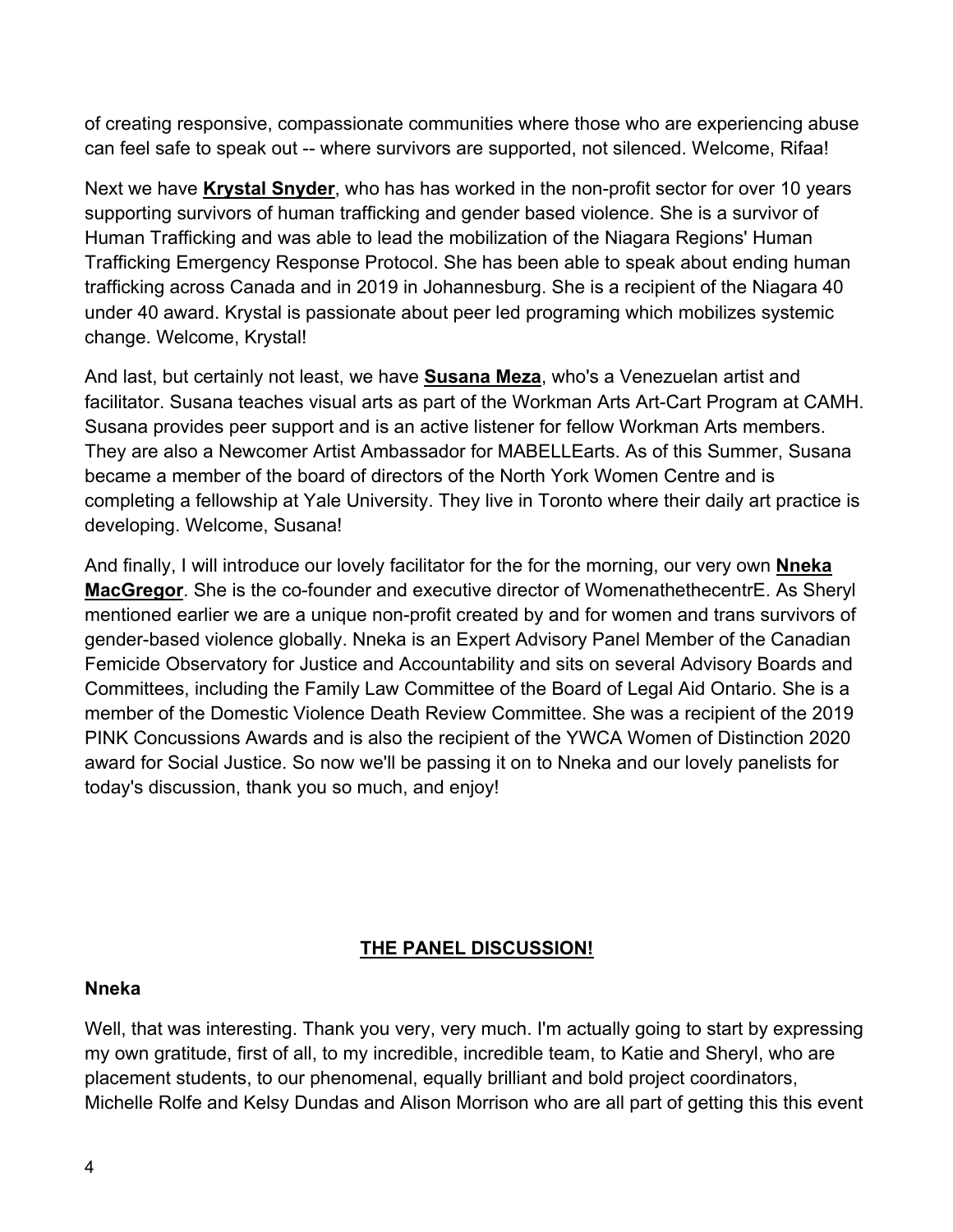together. Very grateful for my team. I'm very, very grateful to the spectacular panelists that you've just heard a little bit about them, because these bios don't really do justice, I know, to the extent of the scope of work that these women have been putting out into the community for decades. And then finally, I'd like to express gratitude to all of you who have shown up today to share space and time with us, as we talk about the importance of lived experiences as expertise and the power of peer support. I'm a huge believer in peer support. And the work of the organization is about, by, and for peers. So to open it up, open it up to the panelists, I would like to start off by asking how do you each define what, you know, how do you define peer support? I could invite somebody in, or if you want to jump in, feel free. Okay, I'm gonna invite somebody, oh, Donna, Donna is jumping in. Go for it. How do you define peer support?

### **Donna**

From my perspective, peer support is support of someone walking alongside someone with a similar life path, supporting them on their journey, not being behind them, pushing them or in front of them demanding or pulling them but actually walking beside them, and helping them to find their own path.

### **Nneka**

Beautiful, absolutely spot on. Who else wants to go next?

### **Susana**

Hi, this is Susana, and thank you so much for the invitation, very humbled to be here with all of you. And for me, peer support is simply taking care of each other using the best of our individual abilities. And whether these offerings are somebody to talk to, a warm plate of food, or whatever reassurance, it all intends to ignite hope from our lived experience. And I do believe and feel and have experienced the fact that we are able to uplift one another and let that hope shine. And I love peer support because it does take open and non judgmental communication and empathy and intentional listening to a higher level. It enhances the human experience.

### **Nneka**

Thank you. I love that. Ignite hope, that is powerful. Absolutely Powerful. Elizabeth, you're going to jump in.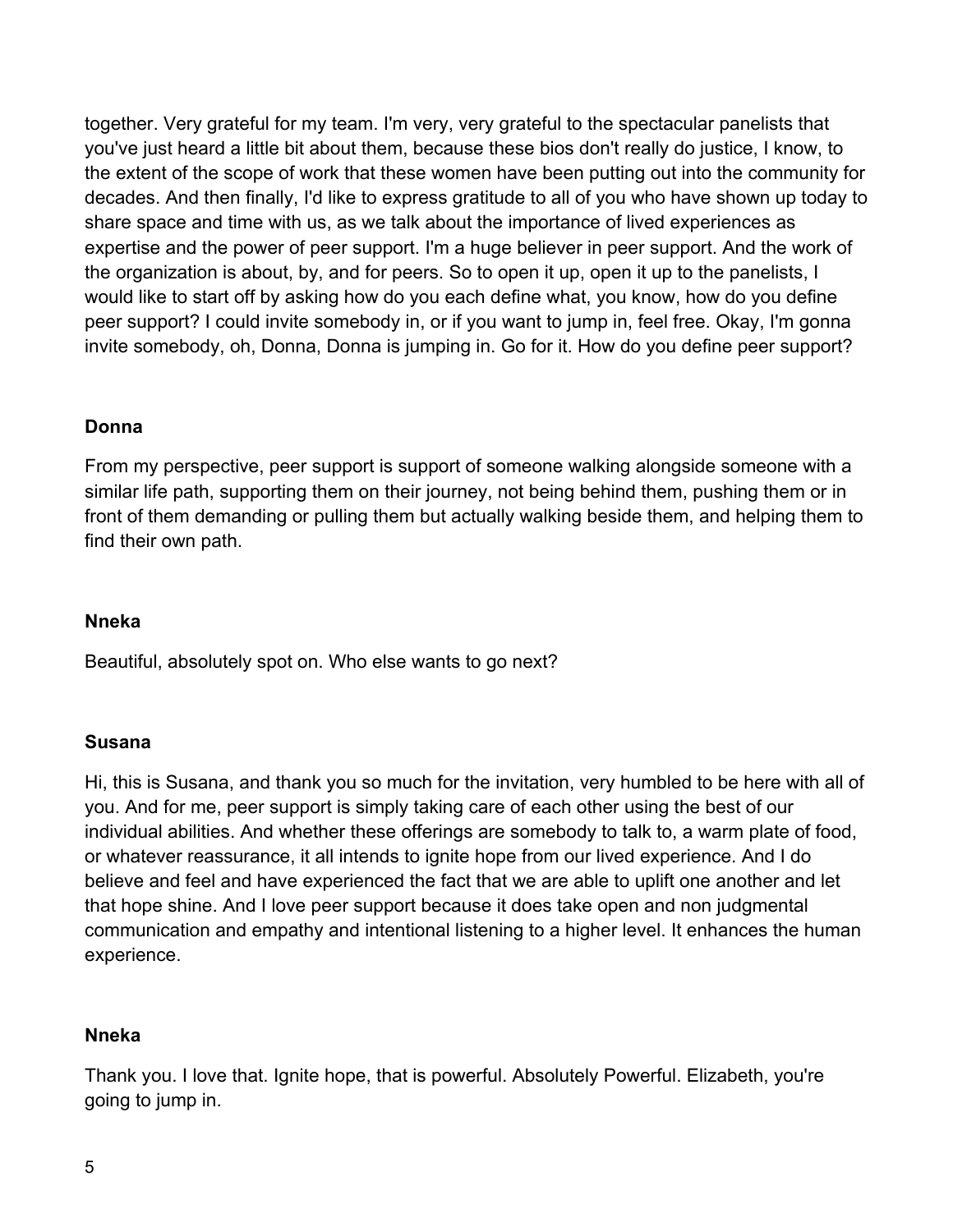### **Elizabeth**

Number one, oh, I'm going to go on a whole different stream though Nneka, thank you, oh, I am going to say that we're leaders and that we're a critical service and an essential service. And there's an organization called The Craftsmen Centre, who defines peer support as a right, and a choice for accelerating recovery of individuals and systems. And one of our, you know, we are facilitators of change, so that peer supporters are seen by those onboarding us now in organizations like the Toronto Shelter Network, Women's College Hospital, and we're seen as change makers. And we're certainly educators and advocates. One of my favourite definitions of peer support is that we're engagement specialists, we conduct our peer to positive relationships and community. And we really accelerate independence. And we're allies or allies on that nonlinear journey of recovery. That's a great definition. And we're preventative for that reason, because we're there as coaches and guides, and we maybe can help our peers avoid going back to perpetrators six times as we did, and as many others have. My favourite formal definition of peer support is the International Association of Peer Supporters, and that's that we've made a personal commitment to our own recovery. We've maintained our recovery over a period of time, and we've taken special training, to work with others to do the same. And we share what we learned in an inspirational way so that we're that candle that spreads the light of hope, like you said, to the peers that we work with to overcome fear and insecurity. And that will end, you know, into powerful independence, that does happen.

#### **Nneka**

Well, I think our job here is done. I mean, that is a mic drop of a definition. Absolutely. Absolutely. So expensive. Brilliantly said.

#### **Elizabeth**

I can go on and on.

#### **Nneka**

Well, good. This is a great start. This is an absolutely brilliant start. Thank you, Elizabeth, for that. Rifaa, or Krystal?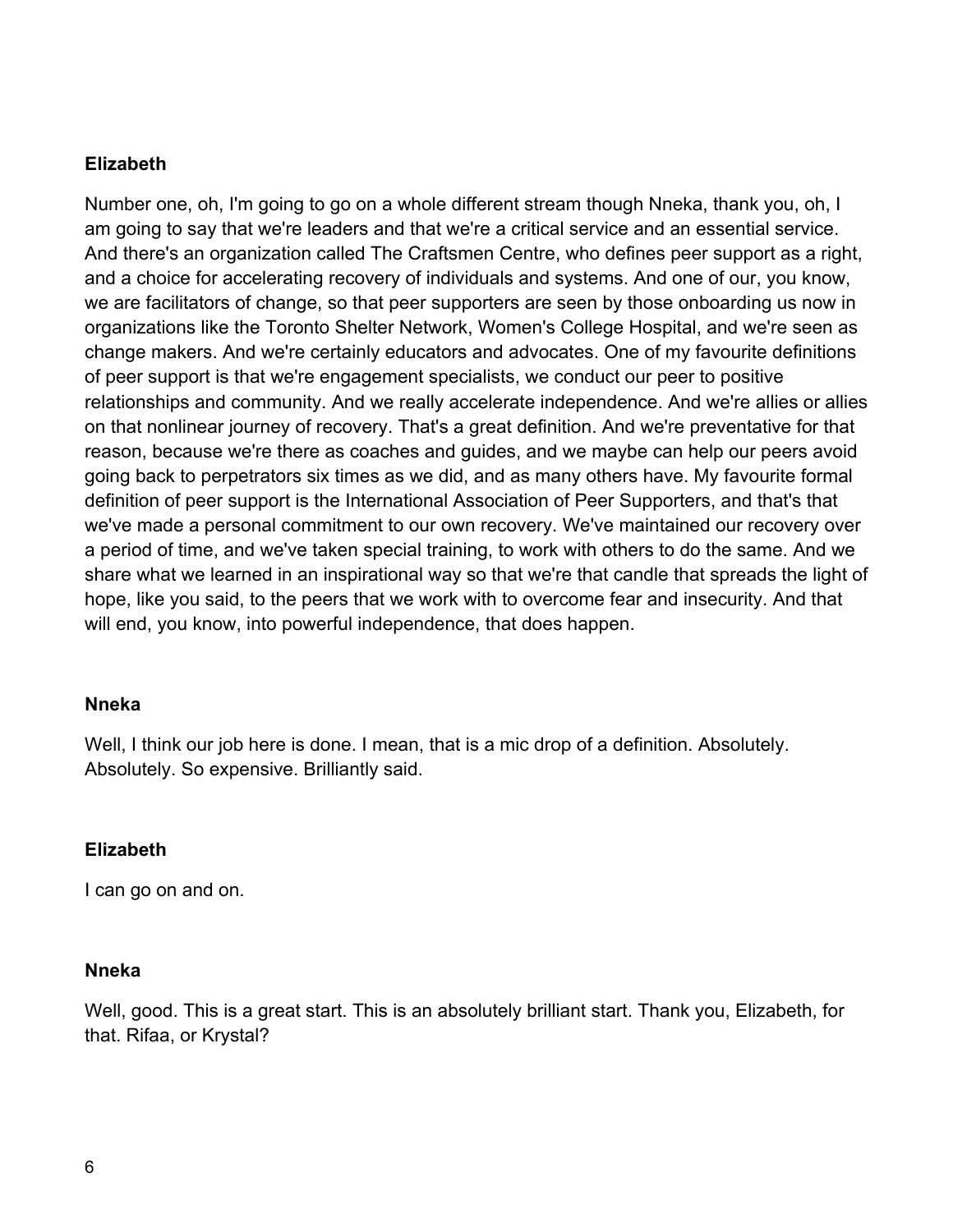### **Rifaa**

I can go. So, first, I just really want to recognize that peer support is something that many folks with lived experience, have always done informally, to some extent. And it's one of the most healing acts of resistance that survivors, not just of gender based violence, but of many other adverse experiences engage in. The two things that come up for me, when I think of peer support is that relief that comes across a survivor when they're sharing some part of their experience. And they feel really understood for the first time. And I think that can only come from connecting with someone with shared lived experience. And then the other thing that I think about is peer support for the peer supporters. I think that especially given that many of us have been doing this work informally for many years before taking on more formal roles. We don't really recognize the need for that support for ourselves, the debriefing support, the mentorship, the training, and I think it's wonderful that these, you know, this work is finally beginning to become more formally recognized, because, you know, people are getting compensated for the work that they do, the very necessary work that they do, the gaps that they fill, and they're also receiving, you know, the training and the support that they need to be able to do this work in a sustainable and fair way.

#### **Nneka**

So important, absolutely, absolutely. Brilliantly said, and I love that part about the compensation because you're right, we've been doing it ad hoc, and informally, but now people are recognizing that it is actually valuable skills and expertise. Brilliantly said. Krystal, how do you define it?

#### **Krystal**

It's such a, I mean, for me, it's such an interesting question, because I think Rifaa spoke to it a bit and Donna spoke to it in her bio, but peer support is how movements started. Like before we made capitalism and profit from the nonprofit world, that's how this work all got started, gender based violence work was peer support. And so I think for me when I think about like, how do I, how do I define it? Something about a feeling comes up for me like, it's a heartcentered reciprocal space holding relationship, I guess is kind of the best way that I can connect to that it. It feels very different to connect with somebody who has similar experiences than somebody who doesn't. It also, I think does a lot for the power dynamic that can exist in traditional non-profit structures. And Rifaa was talking about, you know, peer support for peer supporters, which is so important. And I also like to talk about training for nonprofits, like if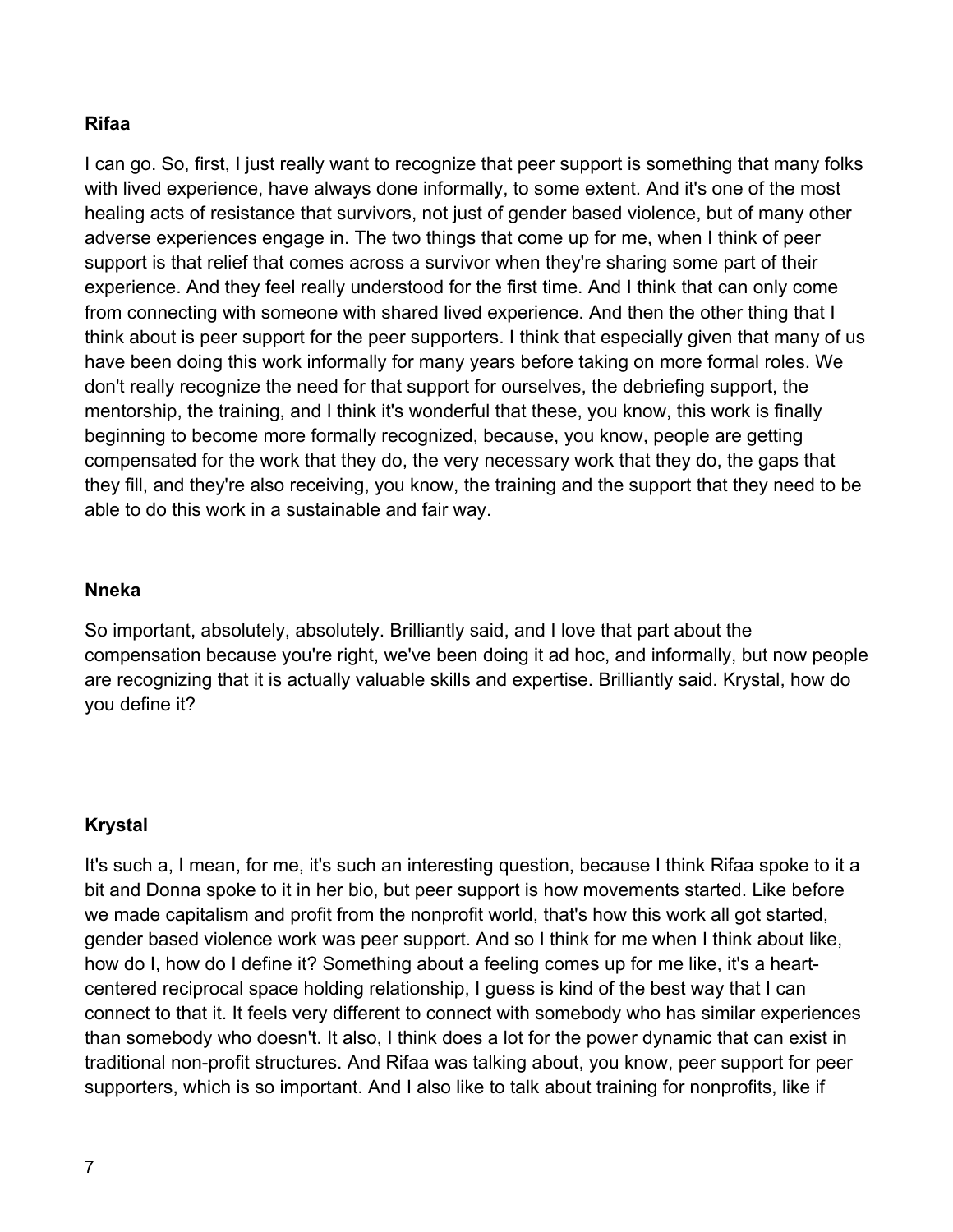you're going to have peer supporters, you need to know what your management power might bring in terms of that dynamic and relationships. So, so who's also supporting you know, I want to say, leaders or nonprofit leaders to support peer workers? If that's not their lived experience, how do they know how they're providing ethical and safe support?

#### **Nneka**

Well, what really has moved me, just with this introductory opening question, is that all of you have touched on the mission and the vision of this organization. Right? And I think this is our raison d'être. This is the reason why we exist, is to bring about this way of being and way of knowing and way of being respected. And so I think this is a really critical way to start off the conversation so that people understand what peer support really is. And it is expensive, as you've seen from the definitions. I'm curious as to how did you each get into the work? How did you get into this field of providing peer support? I'm going to Oh, Liz, you're unmuted, do you want to go? Go for it.

### **Elizabeth**

Well, actually, I started researching peer support, because I was developed by the organizations that were my service organization. So I came to peer support, like many of us do. I was a product of the development of some of my organizations. Fred Victor, and they were offering employment, education and training and in shelters and I really wanted to become well financially to gain back my independence. And so I stayed in a non VAW shelter, even though I was, I was being re-traumatized there. So many of us come to peer support work, because we've both been hurt by the system that is a broken system, and we've been helped by the system as well. Elizabeth Fry, was my organization and became my employer CAMH was my recovery organization and became my employer. And those development organizations for me, allowed me to be with my peers in a way that was empowering like at WomenatthecentrE. And I would listen to my peers, even around the dining room table of the emergency shelter, and we had, our my peers had brilliant things to say, and yet no one was listening to us, and no one was asking us about what we thought the solutions were. And so Mentor/Mentee Canada was born from that on my transition house bed. It was from a place of wanting to bring lived experience or lived expertise or first voice experience into a more leadership role, and to be more included and involved in our system so that, you know, we can empower ourselves as well as make our systems better. So that's why I came to peer support.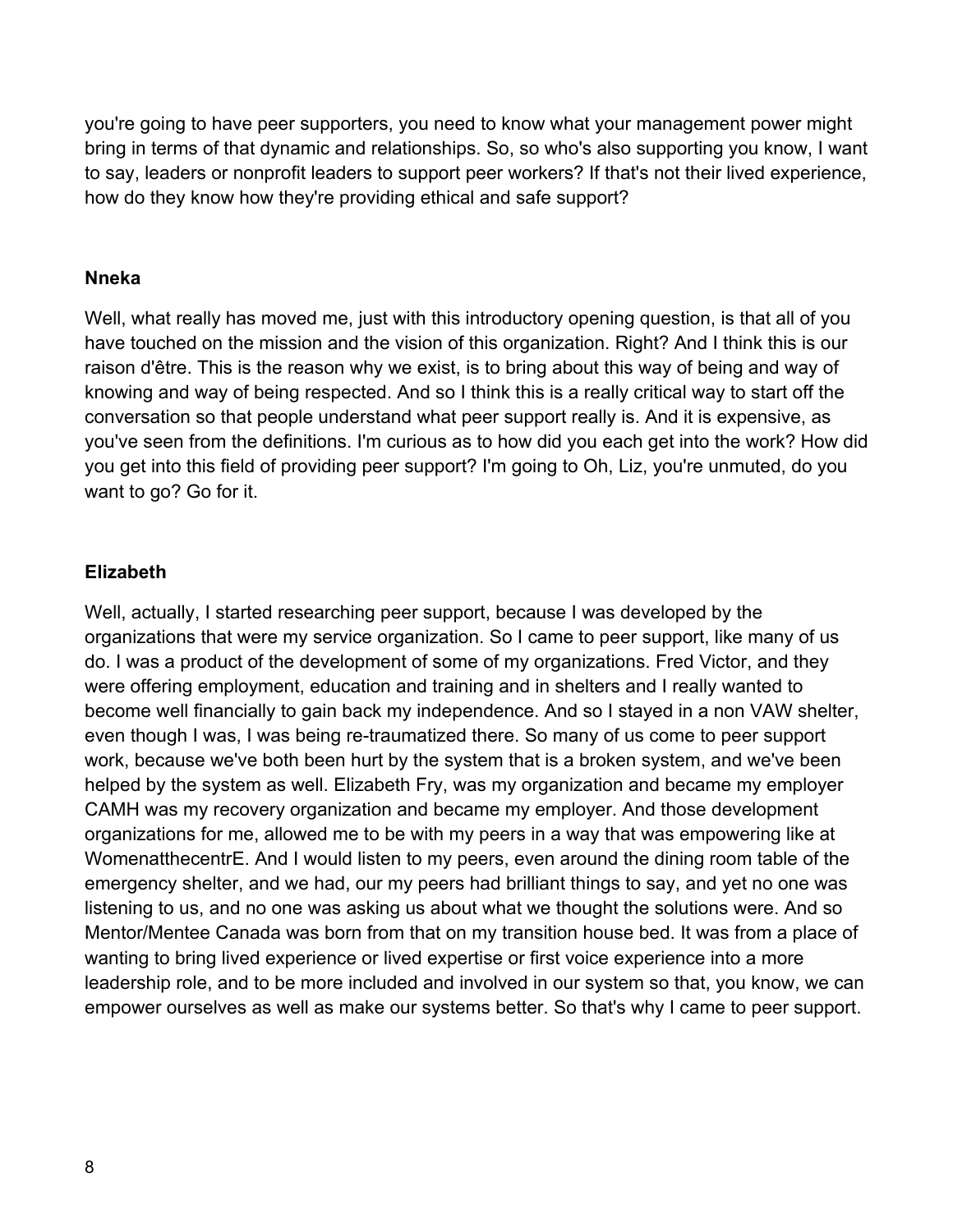It was also through that research for Mentor/Mentee Canada because then not only did I discover mentoring in the UK in the US, but I discovered peer support here in Canada that's been ongoing for more than 30 years in the mental health sector. It's very robustly defined as far as best practices, values and principles go and I went to peer support training. It was the best thing for my recovery that I've come across since and I went to a conference, a peer support conference, where I was surrounded by 300 peer supporters. Like you said, Krystal, I've never felt more embraced, more supported and more secure and safe. So the Ontario Peer Development Initiative conference, I recommend it for everyone, as well as the training for everyone. It truly is foundational for all of us to have healthy relationships and healthy communication and healthy lives.

#### **Nneka**

Beautiful. Love it. Love it. Donna, what about you? How did you come into this?

#### **Donna**

I have a really long story.

#### **Nneka**

We've got time, we've got time, go for it!

#### **Donna**

Um, how did I come into it? Well, I'll start by saying that I attempted suicide in 2006. And that was after leaving a 13 year abusive relationship. I was one of the fortunate women, that my sister was actually an OPP officer. And so she quickly had me relocated, which was wonderful in one sense. But in another, it really opened my eyes to some of the ongoing challenges, because I had two young boys at the time, and I had a cat. And as we all know back then you didn't go to the shelter if you had an animal, and I was not leaving my cat behind. So I ended up moving into an apartment and pretty much isolated and on my own, my only support connection was my sister. And then I stumbled, by accident actually, across the local peer initiative that was here at the time PAP, and walked in their door, really had no idea what they did, what the services were they offered, I started getting peer support there, I engaged with some of their services. And seeing the power of it, I spent probably the next 10 years on their board of directors. From there, I went to OPDIs board of directors, and I was there for 7 years.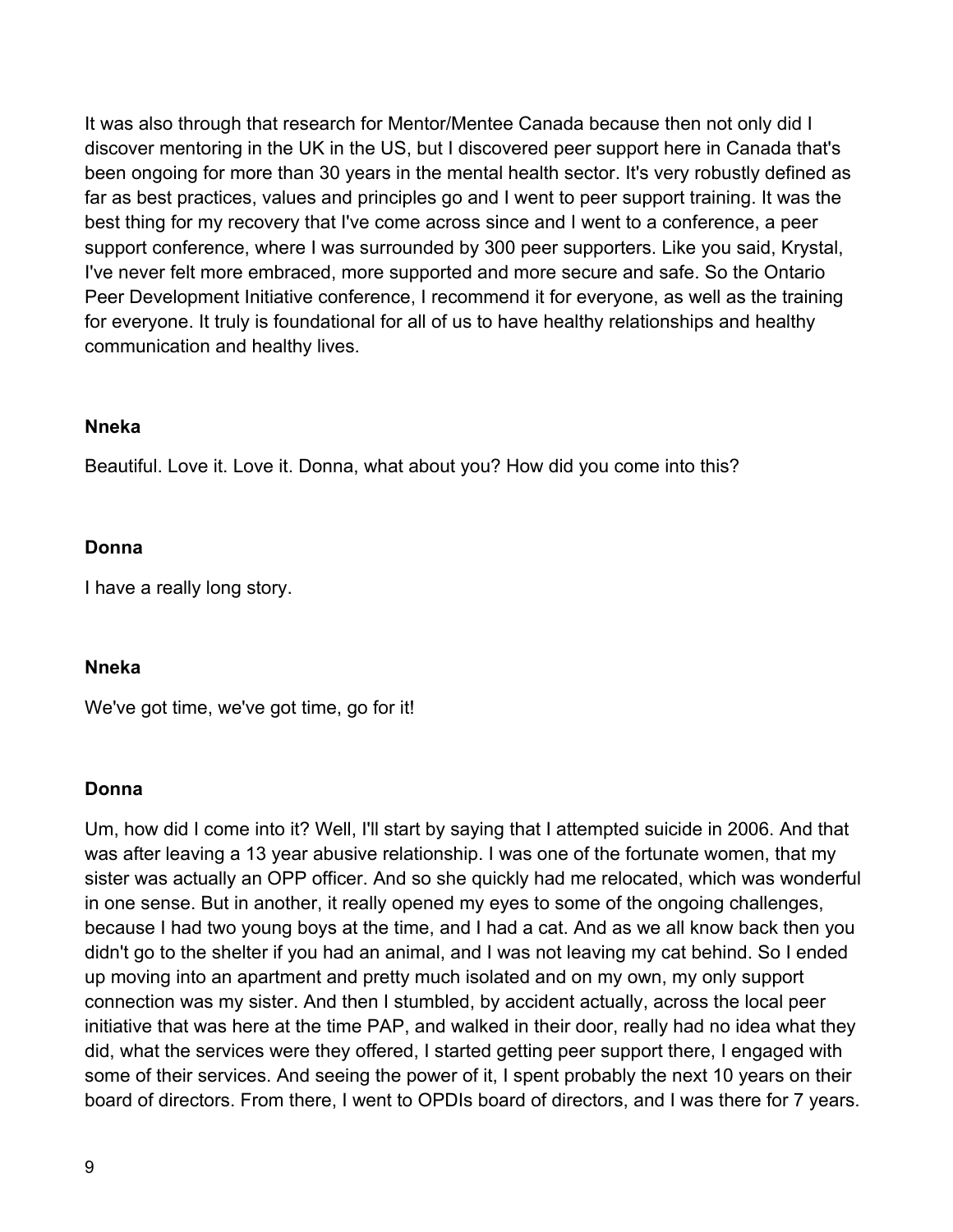And in 2006, it was actually Nipissing First Nation that approached me and asked me with my lived experience, if I would be interested in in helping them write a proposal to look at a program that would address the gaps for women that were survivors of violence, and what was missing in the community. So of course, for me, one of the first things that come up was the fact that shelters are absolutely wonderful, which really is a peer base, always has been. And they're great for the women that go there. But there's a whole lot of other women in our community that never go into a shelter. And if they don't go into a shelter, then they're not made aware of some of the other supports and services that they can get in their community. So that was the way I originally wrote the proposal, was looking at us being like a catalyst to offer those support services. At the time I actually worked in the employment and training sector already. That's where I was. So we designed a program that would bring the two together, looking at peer support, and looking at the employment and training. And happy to say that even back then it wasn't all that well known but I did have the support of management here to actually look at hiring. All of my staff have mental health, addiction, or history of trauma and violence. Some of us are lucky enough to have them all. And so we can offer support to whoever walks in the door. That non judgmental, comfort piece is there from the get go. So that was it was my healing that actually led me into working in peer support, because that was the tool that really worked well for me.

#### **Nneka**

Beautiful. Absolutely spot on. Susana, what about you?

#### **Susana**

Um, thanks for the question. And my story does have a very specific time and date. Three years ago, I was in active addiction. My brain started failing. I began seizuring and decided to go on a recovery journey. Through that, I was in a recovery program, in which I met a peer support worker and she gave me so much hope you know, there was a lot of my life in which I thought it was going to be over. And that hope that she gave me I've carried it on since. And it's been in my heart and it's been growing and spreading.

So in 2020, and because of somebody I had met through that recovery program I was in, and inspired by this super rocking peer support worker who was going to concerts and dancing reggae in the streets at a time in which I thought I was never going to be able to have fun anymore without my drug. I was so inspired by her and one of the participants in the program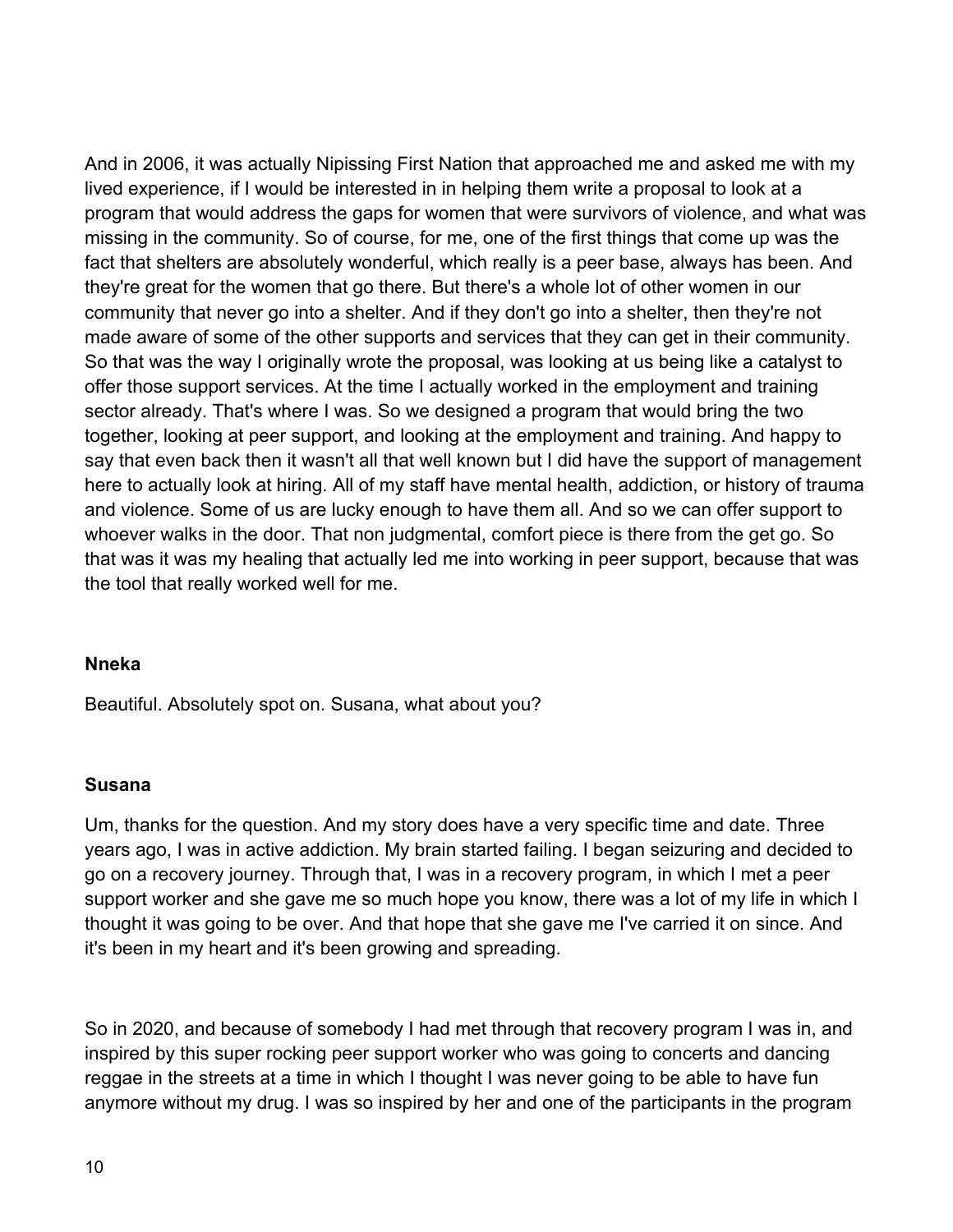told me about the transition to post secondary education program at George Brown. It is a program that is tuition free for people who have gone through mental health and addiction issues and want to go back to academia and it kind of helps you gives you a lot of support in order to do that, and during the pandemic, 2020, they were asking for peer support online, and I said, hey, I've never done this, but I'm gonna go for it. So I did and I ran a weekly art drop-in for two semesters, and that's open the door for me to be able to know that I can be of help, I can be of use, I don't have to be in a cubicle for the rest of my life, I can actually be out there and teaching people to make art and even if it's even if it's bad art, we are all good artists. And that's the message that I want to keep on spreading. And since then, I've been working in the intersection of peer support and art, and trying to spread the message and also being there for people who sometimes are not, um, confident. We lose a lot of confidence, trauma takes a lot from our, from ourselves. And, sometimes, all we need or sometimes all you need to have is an embrace, to just keep going. Um, and I think that art is such a beautiful way of embracing each other. And that's, that's my starting peer support. And, again, it's a very recent story. So this is just the start. And I'm very excited to be sharing this journey with all of you. Thank you.

#### **Nneka**

Love it. Love it. I don't believe there's any such thing as bad art. I think Picasso has proven that. But anyway, that's another story. Love that Susana. And love the fact that what we're seeing here is this sort of continuum, right? There are some people who've been on the journey a lot longer. For some people, the peer support journey is more recent, but it's a similar dynamic that we're all sharing. Rifaa, what about you? How do you get involved in peer support work?

#### **Rifaa**

How did I get involved? Well, I don't think there was ever an official start date. When I was 17, I escaped a very violent and unsafe situation at home. I was torture survivor, I'd experienced sexual violence. And I spent many years on the run, and just navigating systems trying to figure things out trying to stay safe. Oftentimes, many of the services that I accessed, you know, just didn't understand what I was saying. You know, as someone who is a Muslim woman at the time, I wore a hijab, you know, if I tried to and I, you know, obviously, some of the, the, the abuse that I experienced, you know, as we all know, abusers will use, you know, any tool at their disposal, so cultural abuse and, and spiritual abuse were really not understood. So if I ever tried to talk about what I was experiencing, or what I was struggling with, you know, I would always end up hearing Islamophobic remarks and racist remarks. You know, from counselors from service providers, it made it really unsafe for me to access support, and not feel like I was doing my community a disservice, as well.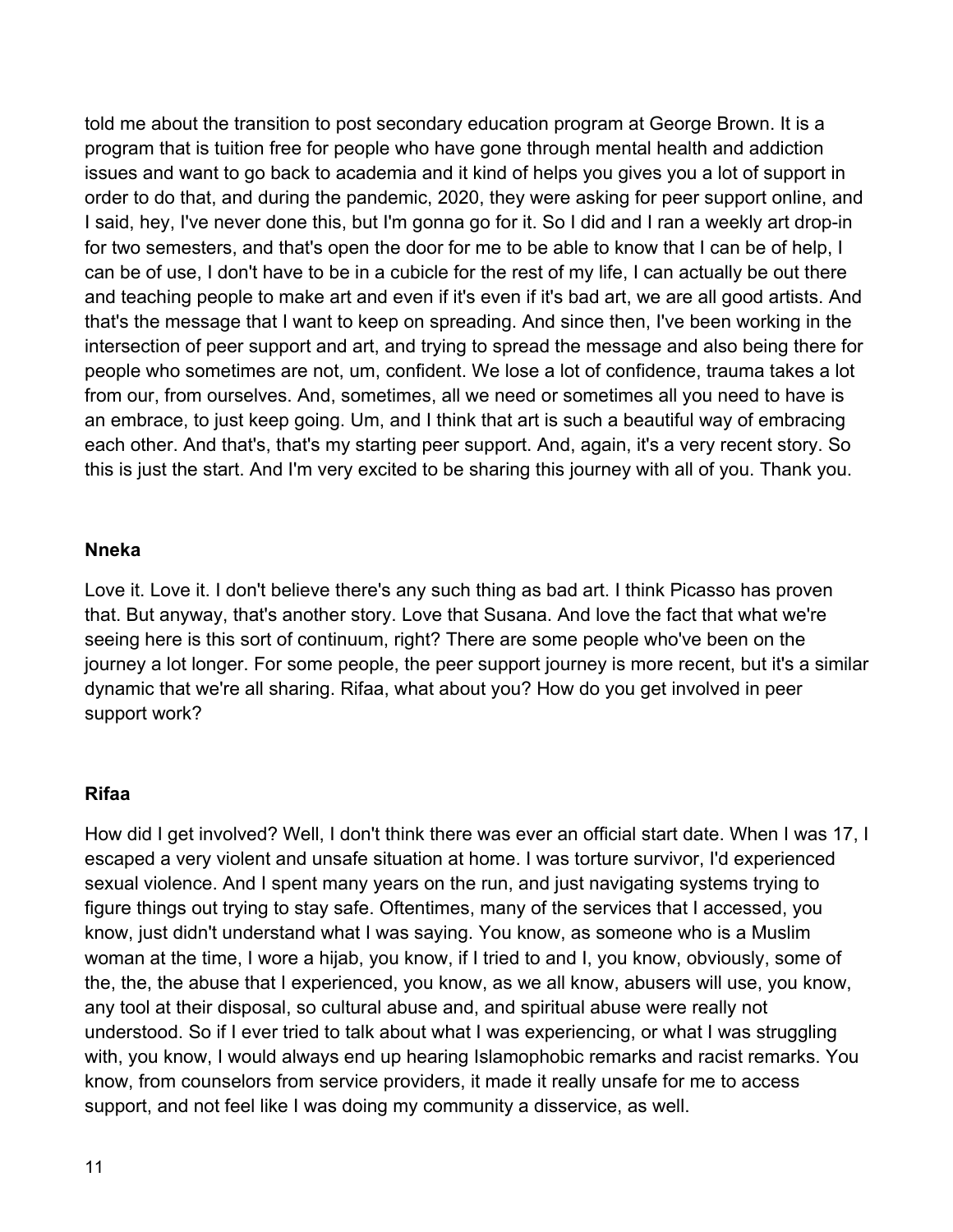So I'd say for the longest time I really struggled to find the right, right support for myself. And I think because of that, I've always been very open about my experiences and talking about my experiences, especially with women in my community. And I find that allows space for other women to feel safe to open up and to speak about what they're experiencing. So I've been supporting women for as long as I can remember, you know, in, in many capacities, I think, when I first, the first time that I got more formally involved in doing this work, is, is when a few years ago, I just became really frustrated with a lot of things and you know, there was so many things that I felt could be different or could be changed or so much information that could be shared. And I didn't realize and I think that's around when I met you Nneka when I, I was, you know, I was constantly thinking, why isn't anyone doing this? Why isn't anyone doing this? Until I realized that I had the capacity and I had the expertise to do it myself. And I think that is when I started doing, you know, getting more formally involved in in peer support work and advocacy work. But I would say that I've been doing it, you know, from day one. Yeah.

### **Nneka**

Yeah, that's such a critical point you were making around the importance of seeing people that look like you, and people who have experienced and have an understanding culturally, right? To yours, and how important it is in the peer support. So, so important. Thanks for raising that. Rifaa. Krystal, what are your thoughts? How did you get involved?

### **Krystal**

How did I get involved? What comes up for me kind of immediately is my grandma and my mother. I think that inter-generationally, the women in my family have led peer support with each other through incidences of gender based violence, and with community, and so I think it's a bit in my veins. My father started the needle exchange in Niagara in the 90s, as a peer worker. So although my upbringing was messy, and not without violence, that peer aspect really existed inter-generationally, for me. And I think intuitively, peer support happened for me. And when you look at trafficking, and many of the dynamics of you know who you're around while you're being trafficked, that that peer support that women and girls give each other is necessary for survival in terms of human trafficking.

So I think again, it's just been intuitively and then in 2007, I started at the Niagara Sexual Assault Centre. I had started there just to do some volunteer work because I was going to school to be a police officer, which I usually don't tell people until way after they've known me.

\*laughter\*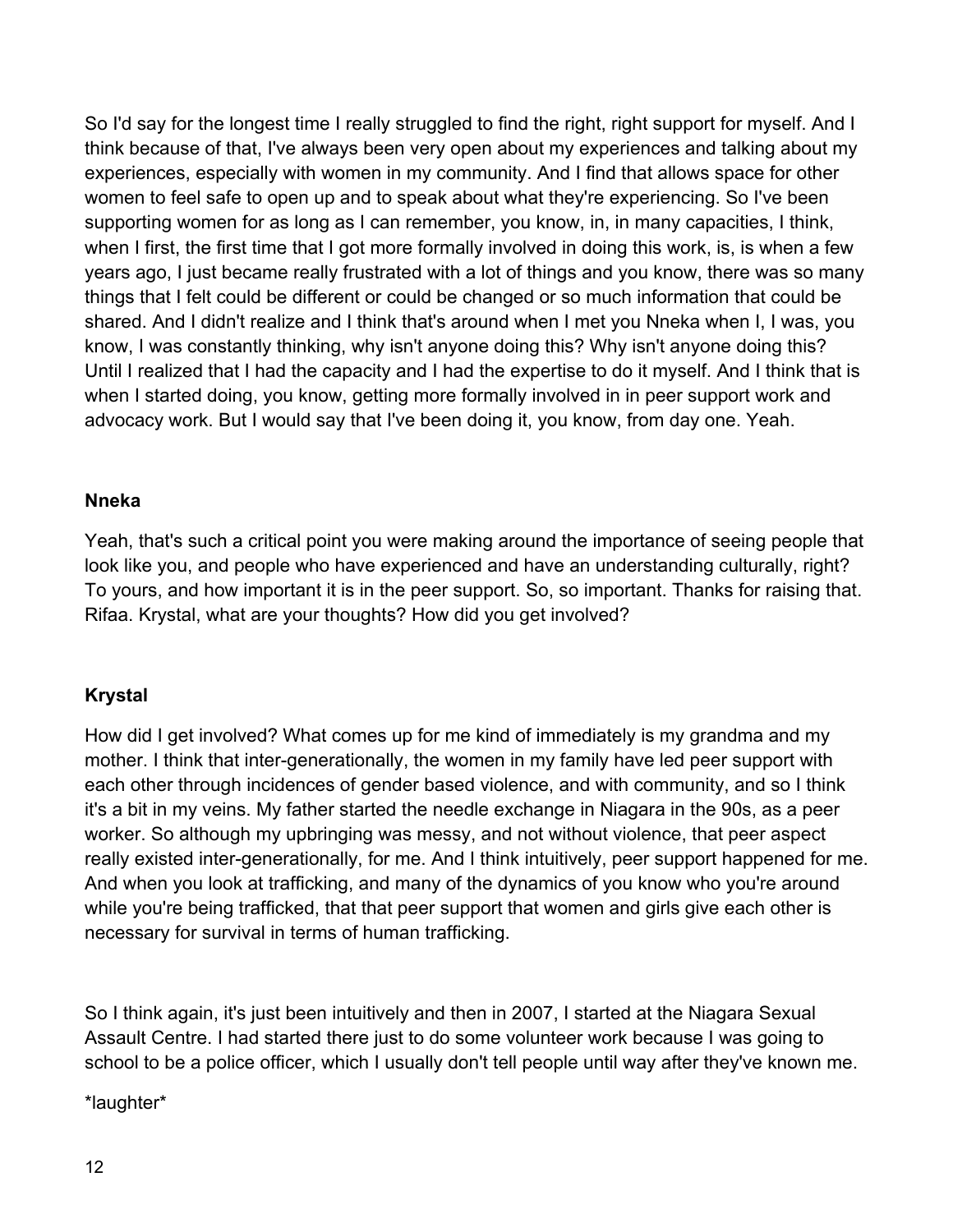### **Nneka**

Oh, that's why I'm finding out now!

### **Krystal**

And it was through kind of that really grassroots work that was done in Niagara with the local Sexual Assault Centre that I just developed such a passion for, for supporting folks. And I think, again, it was it was not formalized, it was intuitive. And it was very much on the social work side for a lot of years. But I always felt a bit different than many of my peers that I worked with formally, in terms of how how I would do the work and how I would connect with people. And so, I guess I didn't see that work is as peer support until I started my business a year ago. And that came out of, nobody is listening about peer support. So I, I really felt when I was working in non-profit, that I could be one or the other. I wasn't allowed to be both. And that's why I started my business, was to say I can be both and kind of step more authentically into who I am and how I can be of service to others.

#### **Nneka**

That is such a fantastic, fantastic point. And a beautiful segue, I think into the next question of the how, right? How do you do peer support? How does one do it? So why don't you each take time and share with the audience sort of your top tips on the how. I'm going to start this time with Susana, how do you do it?

#### **Susana**

I knock on every single door that I have. And people give me their keys. And then I use the keys that they give me to open other doors and so on. And so I have this big, big key-chain with tons of different keys that opens so many doors.

So I'm just to talk about briefly about the things that I'm currently doing. I am a member of Workman Arts. So I provide peer support two hours a week in an open line. People can call me if they're having a bad day, if they want to talk about burlesque, if they want to talk about the weather, anything, they can call me and I provide that service. I also serve as an active listener, also for Workman Arts classes and events. So participants can reach out to me in case they are triggered during the during the session or if they're just having a bad day or have something that they need help with. It can be anything. I also am a newcomer artist ambassador for MABELLEarts. And that way I have the opportunity of working with youth who like me have experienced being unhoused and who have experienced being displaced from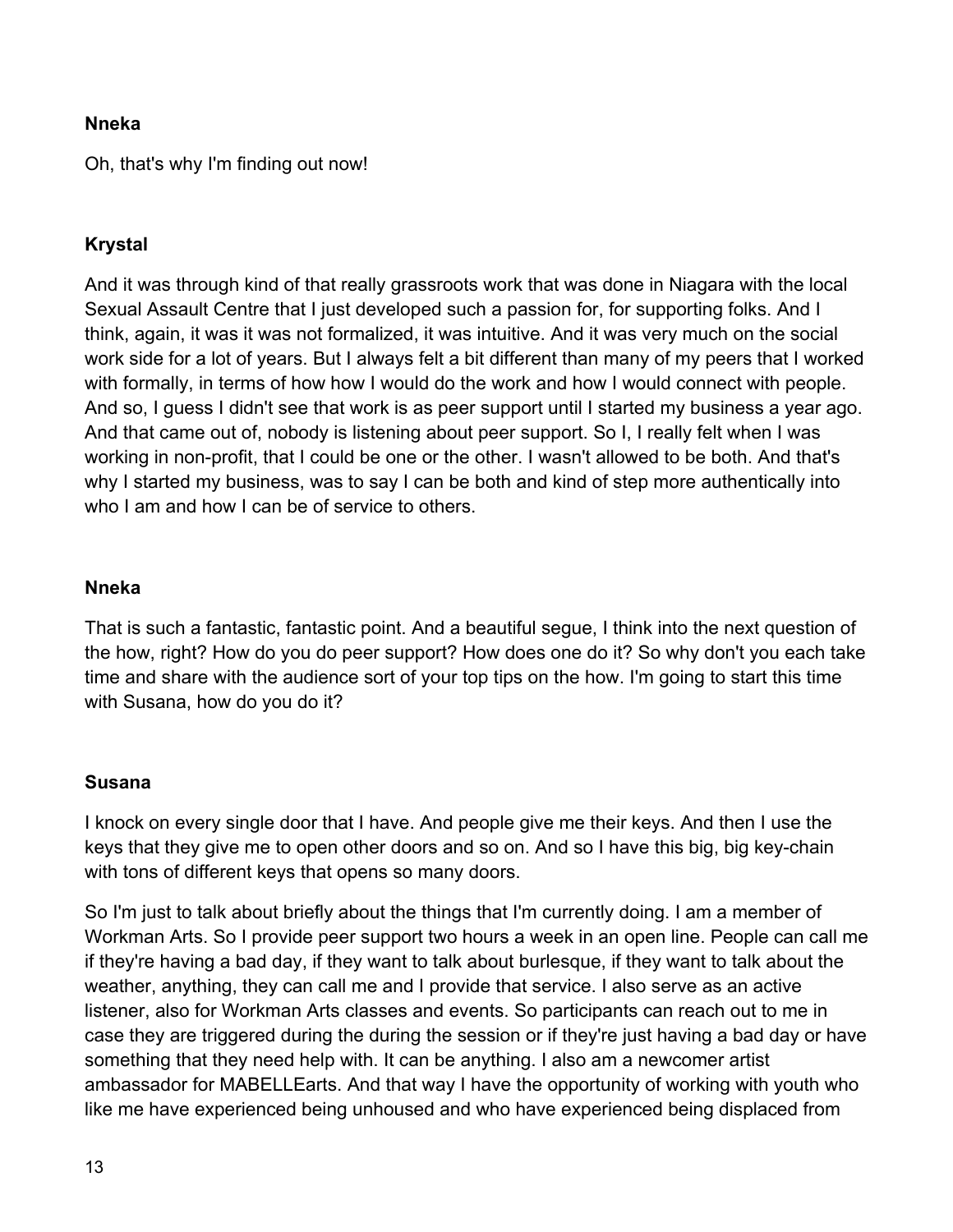their country and all the things that come from being an immigrant. I have learned a lot about the many ways in which we can provide peer support through my work. I also, as I was telling you all earlier, before the webinar, I am teaching seniors visual art classes twice a week. And these are seniors for inpatients of CAMH. And I consider these big anti-sanism work. Because I go there, as the crazy person that I am, I don't, I don't change anything about it, I dress the way I am, I go there the way I am. And I tell them, you know, if you don't like the food, go complain about the food, you have this right. And it is really an enriching experience for me. And last but not least, the other thing that I'm doing to encourage equity and individuality is I teach creative writing workshops for survivors that I actually designed for WomenatthecentrE. And I gave the workshop to the Centre and I am going to keep on facilitating that workshop now for the North York Women's Centre this December.

One more thing that I'm doing is I am doing is a university fellowship right now called LET(s)Lead, and it's for people who have lived experience and the project I'm planning to develop, that I am presenting to Yale University next week, is a non-profit, that will be an art lounge, where people would lived experiments can come in, and we don't need to take your name, we don't need to ask you, what's your declaration. You just come in, grab an art kid, sit down, ask us for a coffee and just hang out and be yourself without the pressure of a system that has been oppressing us for way too long. Thank you.

#### **Nneka**

I love all of that. All of that, here for all of that, beautiful. Thank you for that Susana. Who wants to jump in? The question is, how do you do it? How do you engage in peer support, Krystal.

### **Krystal**

Um, I don't know if- I see there's a few people here from Niagara, but I am relentless, like relentless in having these conversations and talking to the people that I need to talk to. So, that's the only way I can describe it, like relentless. I just don't, I won't stop until you really acknowledge what I'm saying. And then there's been kind of action. So I guess that's the how I would engage and how engage now. Again, a little bit more to feed in now that you know, now that I've opened my own business. But my passion is really about helping other folks develop that front line peer to peer work. I think, I'm grateful for 15 years experience in non-profit and, and also doing front line work, but but I'm super, super passionate about supporting other peer workers now. And and how can I be of use and also teach them not even teach them because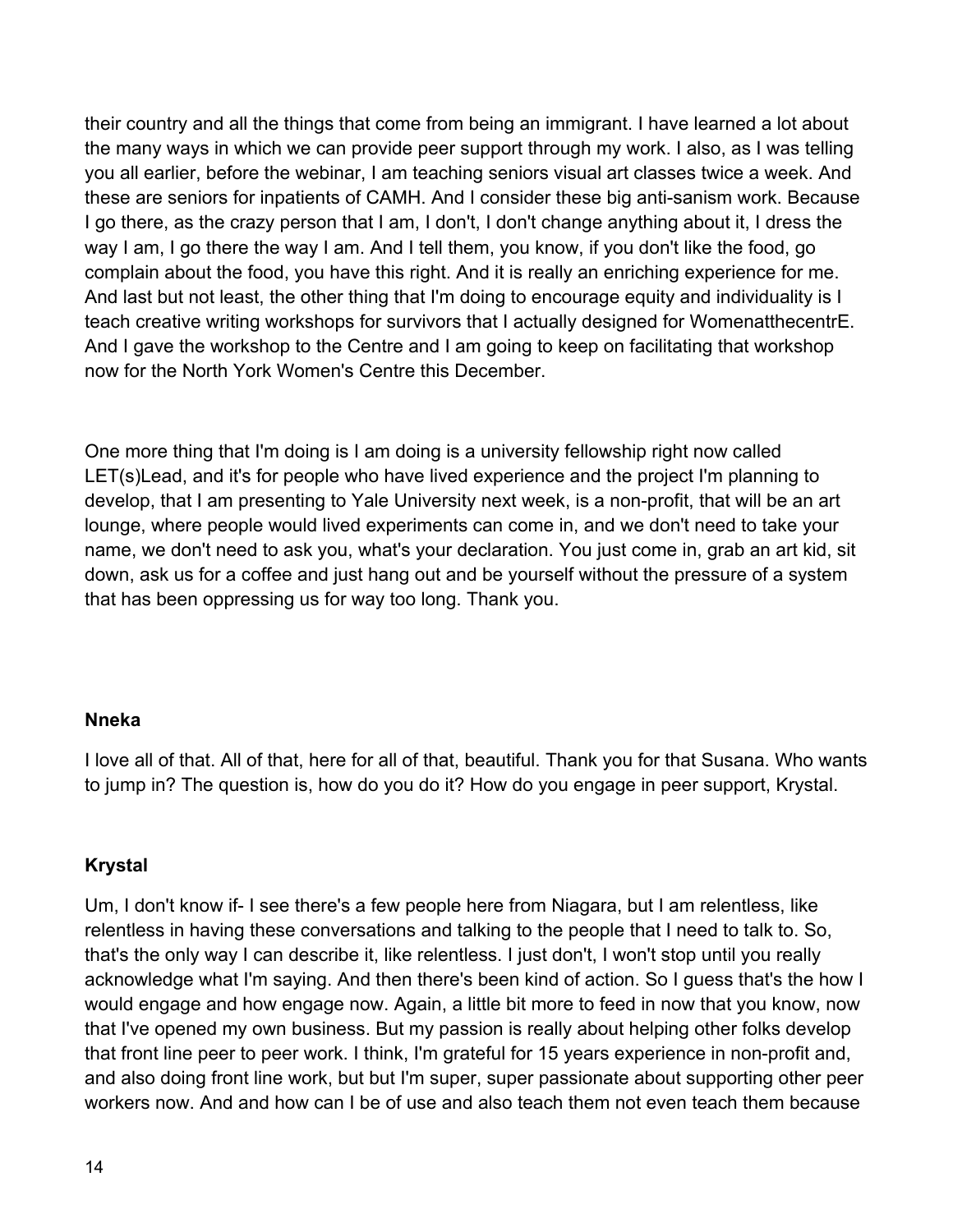they probably already know, but give them permission to be relentless as well, because I think that that's been most effective for me.

### **Nneka**

And it's so important. It's so important. So, relentless, and the metaphorical bunch of keys that open additional doors, from Susana, love it. Donna, what about oh, Elizabeth? No, Donna, you, you? I thought you unmuted, what are you, what are your thoughts about, share with us how you do peer support.

### **Donna**

I tend to approach it from a little bit different, because of the fact that I am the manager. But I think Krystal will really relate to this, because I I view it and I'm pushing more and more now when we talk about doing peer support across sectors. I think our sector is peer support. We need to be our own sector. And especially since COVID has started we've really seen some changes within our programming. Even though I'm the manager I do still do front line work because we're small, grassroots organization. So I do still do some and since COVID I'm doing a lot more because one of the ways that we've been delivering it is something that was mentioned earlier and that's, we've been doing a lot of peer support for the peer supporters in the community. Being there for them to have someone that they can come and talk to.

We do things a lot different here. Normally, we do healing circles and we're still doing some of those online, it's not quite the same when you're not sitting in person and that that energy, and that's the teaching of the elders. When you're sitting in that circle, everyone's equal, and the energy flows between everyone, and everyone gets their chance to speak, and the others learn to listen, which has worked really well for me, because I will say a lot of my staff here are women that have come through our program, and then went back to school, and then come back and did student placements and then ended up hired. So they know the whole piece of the program and how it works. Since COVID, some of what's changed, one of the things that we were seeing here in North Bay is a real increase with the opioid crisis and the homelessness. And so we started having issues with a lot of women that were staying in risky situations, because they didn't want to end up on the street. So we started, really enhanced our Outreach Program, and started going out and meeting the women, even if it was just on the sidewalk in front of their house. So that they had that continuous contact.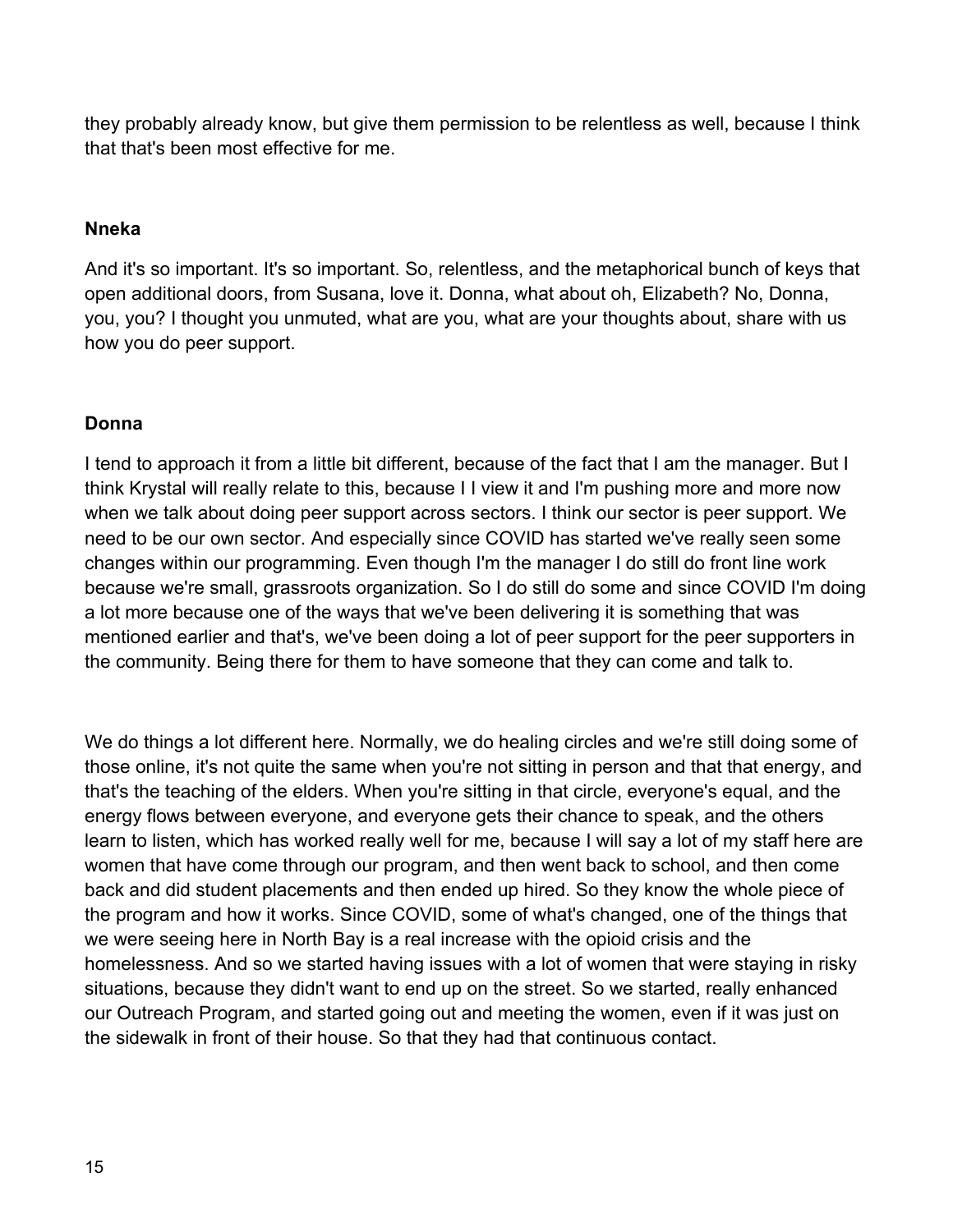We also started going out to the encampments. And looking at at the safety of the individuals within those encampments. So that has really led us to doing some training, around offering peer support within the realm of homelessness, and having staff that have been there that understand it. And that can support that and help them with their plans into recovery. We also work with the criminal justice system. So we go into the jails, we help with discharge planning, things like that, making sure that peer gets the chance to make that connection, prior to actually leaving the institution.

We also have a partnership with probation and parole. And so they, they do referrals over to us so that we can support the individuals being released around getting connected with other services in the community. With find, helping them fix, finding housing, getting food, whatever those challenges are. So and I think it was Susana that had said earlier that peer support is really anything, whatever people need, you do whatever it is that they need you to do. That's, my definition of how we deliver peer support, is it depends on the individual that we're working with, because whatever it is they need, that's what we're there to do for them.

### **Nneka**

Okay. Love it. Love it. Love it. Love it. That's being centered, survivor-centered. Really, really. Rifaa, share with us how you engage in it?

### **Rifaa**

Yeah, okay. Well, first I, I, I want to grab that word that Krystal said, relentless. I really love that. I actually was going to use that word. And I was like, I think I think if anyone that has worked with me, in the past hears this, they're gonna be like, oh, yeah, that pest. Because, you know, I, I'm, you know, the way that I support a woman who needs supporting is I ensure that she gets what she needs, I don't care what has to happen. I don't care how many times I have to bother you. She's going to get the thing that she needs. You know, and so, yeah. The other thing is, oh, sorry, my mic still here. Okay. Yeah.

# **Nneka**

We can hear you.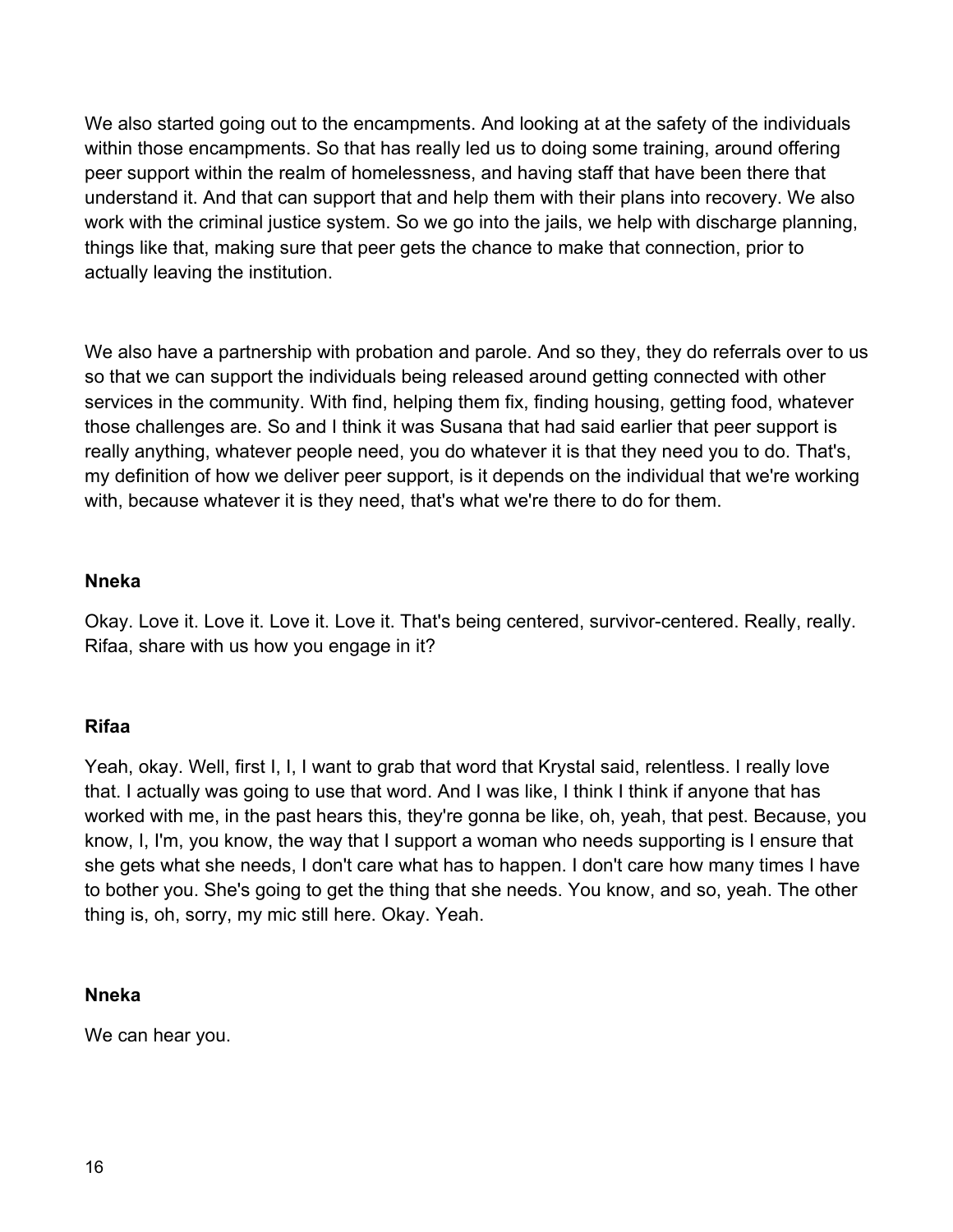## **Rifaa**

Okay, great. One of the things that I love most about doing peer support, at least as I had done it informally, is that I'm able to support a survivor in the way that they decide is most helpful to them. So I find it helpful not to go in with a preset idea of what it is that I do, within certain limits of course. I'm there for what the survivor needs. And often I'm supporting survivors who have language barriers, among other things, which means that there's just so many things that there isn't even a service that covers for example, searching for information and resources, placing a pizza order after a hard day navigating her situation, you know, emotional practical support in court, documenting the abuse, navigating a system that's not easy to do even when you speak English. You know, sometimes complete case management support, connecting with you know the survivor with other women in the community who can be supportive peers, because most agencies have very specific mandates and programs and are restricted by funding so it leaves so many unfilled gaps for survivors, especially the ones who face many barriers because of their intersecting identities. So even though peer support can be for everyone, it's especially needed for survivors from marginalized communities who face added barriers and challenges in accessing mainstream services. Just as an example, like psychotherapy is not, is not just not appealing to many communities, even when they try it, it's often done without their community's needs in mind. And so representation matters so much, because when people who are struggling can make sense of what they're experiencing, and they can see themselves and others who've survived and thrive, they can begin to see how it is that they can survive too. And sorry, I'm just gonna make a last point about this. And it's, I think, like, I want to be clear that it's not an us versus them thing when you know, in terms of like mainstream service providers, we frequently refer to, or help connect survivors to mainstream services. Sometimes this requires advocacy and breaking down some barriers. And service providers also refer survivors for peer support when they feel that this would be supportive to them, even alongside the services that, you know, they're already accessing.

#### **Nneka**

I'm so glad you said that, I'm so glad about the 'it's not us versus them', because we're all in this sector, the GB, gender based violence sector, trying to put an end to gender based violence. So the siloing of the work, the siloing of the support makes no sense for anybody, especially the individuals or women that we're trying to support. So I really appreciate you raising that point Rifaa. Elizabeth, what about you? How do you engage?

### **Elizabeth**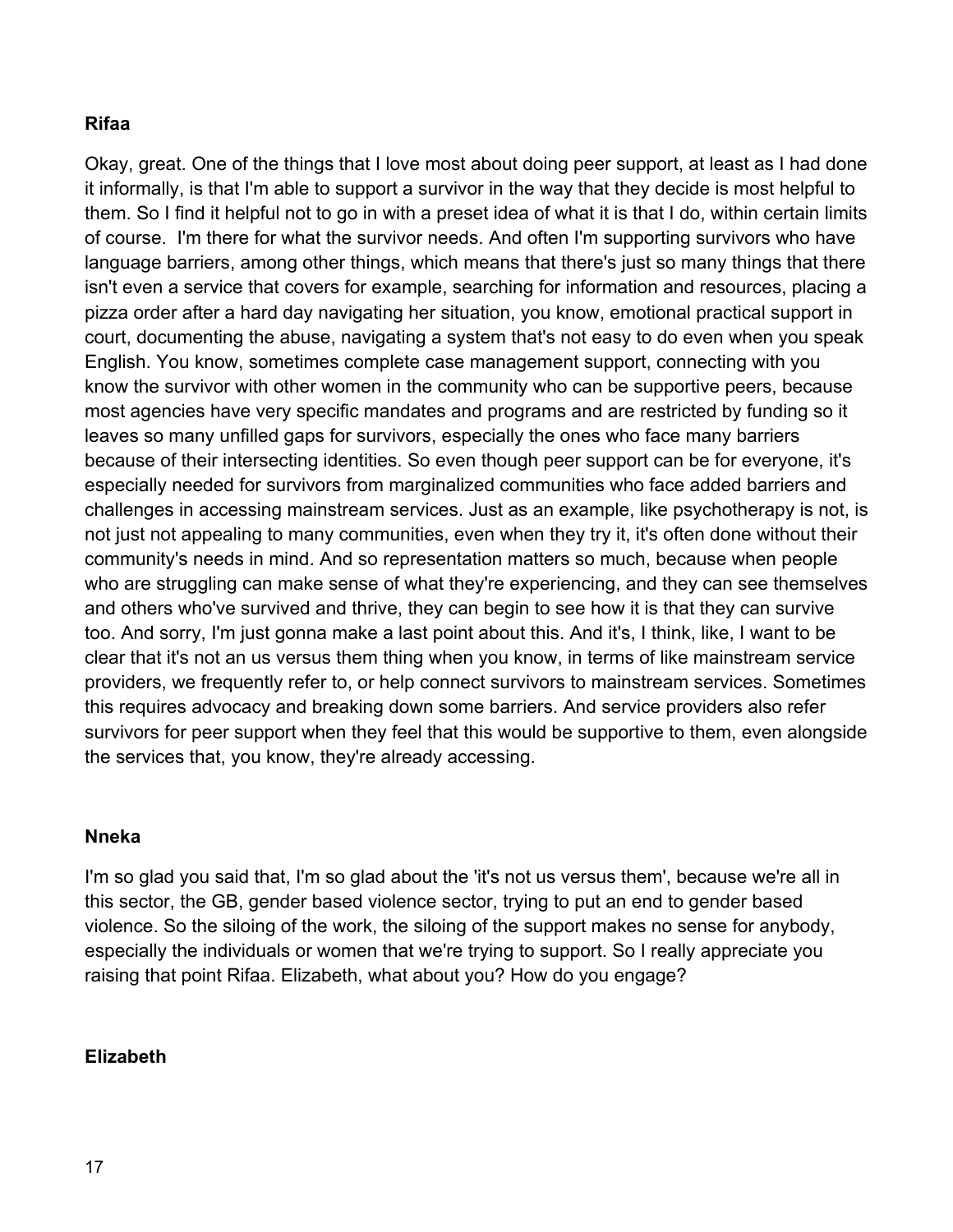I'm with all of you, you know, I really think that collaboration solves major problems that we have. And so I model, you know, the peer model is very collaborative. And for me, when we are in that advocacy role in our organizations, when I've worked in supportive housing, for example, it's been really important to work as that collective collaborative team with that flow of communication going between us because we are very flexible as peer supporters. And we have our values and principles that we adhere to, and then the same, you know, policies and procedures, that, and ethics and boundaries and confidentiality that other workers have. But really we focus on, you know, that peer voice advocacy, the involvement and inclusion and belonging of people so that organizations can really live their mission statements, and they can become development organizations through important things like what Susana does, and it's, it's those group peer programs, that means so much because that's where, you know, our peers are co-designing, they're co-developing, they're co-leading these wonderful social, educational, peer support groups, and the social aspect is so important for us, and our own empowerment, to rediscover, to rebuild, to, you know, to really feel to re-empower ourselves, and, and to grow in, you know, all the recovery pathways because we share a lot in those groups. And they're about everything, about budgeting, about dialectical behaviour therapy, about, you know, harm reduction, you know, spirituality, nutrition, you name it, we we really get into these in any housing environment.

So my experience has been in supportive housing, which is a complex sector. So I'm from complex sectors, I'm a victim of violence, I'm out of law involvement, I'm, I have two mental health diagnosis, I have experienced lengthy homelessness. And so, you know, for me, I like to come at it cross sectorally, and really bringing in, in all of my peer support work, you know, sharing all of these resources. And I don't have to be in a silo as a peer supporter, I can share information freely, among the best of the best so I can navigate services for my peers, you know, those who are in the encampments, like you said Krystal, with complex trauma. They don't know about Womenatthecentre and the membership and all of the benefits that that brings, and yet they are horribly victimized and there's real I try to bring in a real cross sectoral need of introductions because we don't want to leave anyone behind. And we want to offer everyone our best services and resources. And so I like to be knowledgeable and work in each sector.

So at Elizabeth Fry, you know, I was training peer support with the Exit Doors Here program was women trying to exit trying to exit trafficking and/or sex work and, and then really bringing in the idea that we need that employment, that development by each of our organizations. So we want each of our organizations to employ us, to develop us so that we can be independent. I could go on and on about this. But I really, I really think that for me, it's just a lot of advocacy work. And a lot of the fundamental, one of our fundamental pieces of peer support is listening. We listen to our peers, and they discover those core root issues that are really holding back recovery and wellness. And they keep oppression and harmful substance use, mental health, ongoing, that ongoing homelessness even when we're safely housed. So for me, it's all about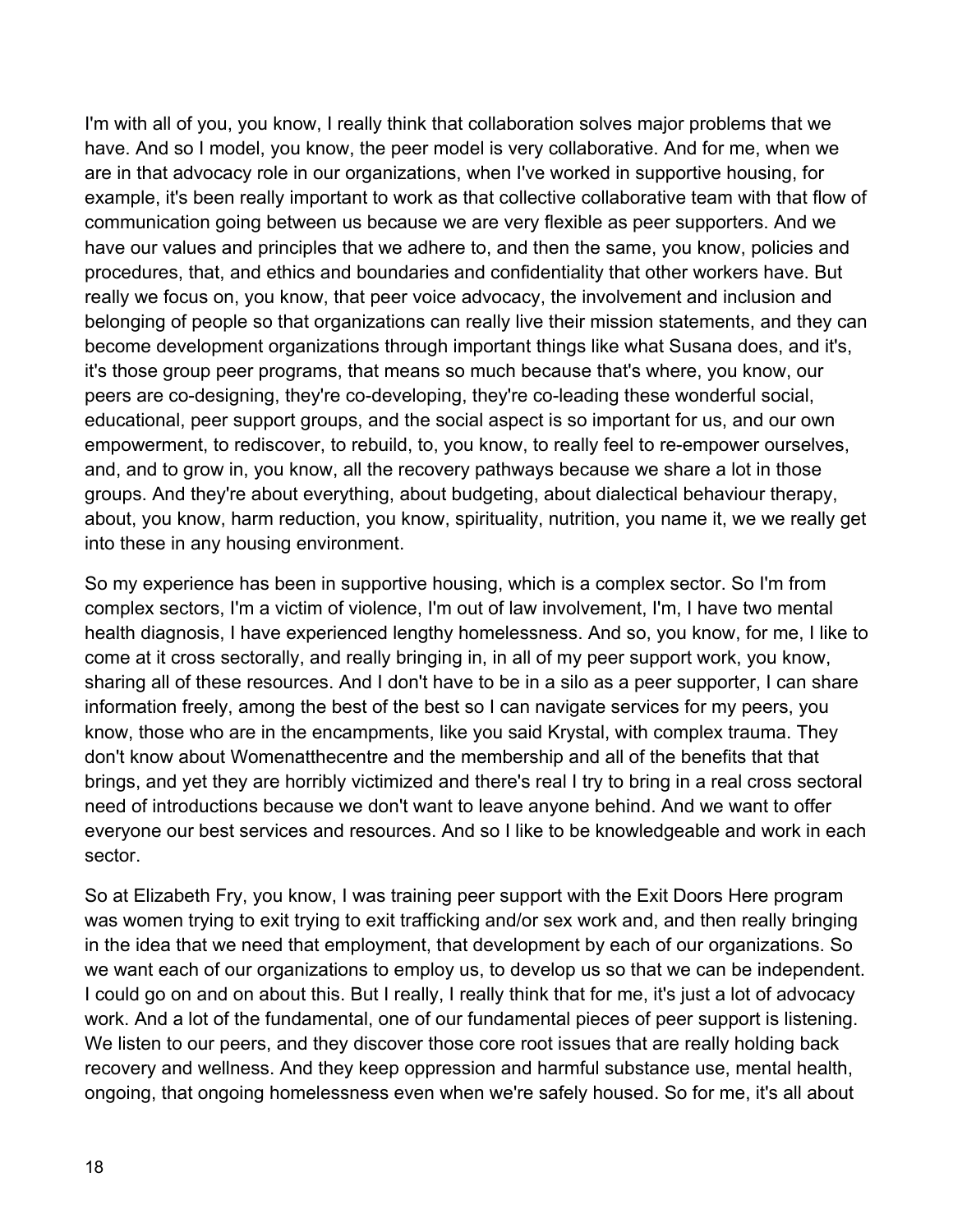yeah, really listening to lived experience people. And and then taking action. Like you all said, it's it's we're very proactive people, we're problem solvers on the fly. And yeah.

### **Nneka**

So well said. So well said, and actually leads into my next question around actually this this question is twofold. One, I'm curious as to the expertise that you feel you've developed as a result of doing this work, whether it's working, supporting survivors of violence, those who've been harmed, or it may be expertise that you developed, that might help you survive individuals who have harmed? What particular expertise have you developed as a result of this peer support work that you've been engaging in? I'm going to start with Elizabeth. Your mute, your muted, or you don't want to go first?

### **Elizabeth**

I don't mind going first. Thanks. So yeah, just so what what expertise do we bring to survivors and aggressors of gender based violence? We fill in the gaps that complement other services. So for me, one of those gaps working in the as a peer researcher and the violence against women, women act team and Marco, it was really to bring in the mental health support, you know, being that ally, where people are waiting for services, or, you know, can we can we show and encourage and accompany, you know, from being in crisis, you know, to victim services and emergency departments, can peer supporters be there to accompany, to not lose our peers along the journey to accessing services? And, yeah, we support, you know, throughout that nonlinear journey of recovery, you know, we're just there every step of the way. For survivors, you know, to stay strong, and, and to maybe advocate for, you know, what, what do you really think the consequences might be if you if you take this step, as opposed to this step, you know, where, where might that path lead, what about this path? And so we listen again, but but we do, we do help our peer, get to that aha moment, where they're going to make decisions that are that are healthy and empowering for them, rather than doing what we know perpetually, which is to, you know, be in behaviours that sometimes are not serving us well. And, you know, peer supporters are supposed to be the future of behavioural health. So, for me, it's like to try to constantly work on behaviours away from victimization toward independence. And there's a lot of advocacy work along the way, and in many areas that it brings me into.

#### **Nneka**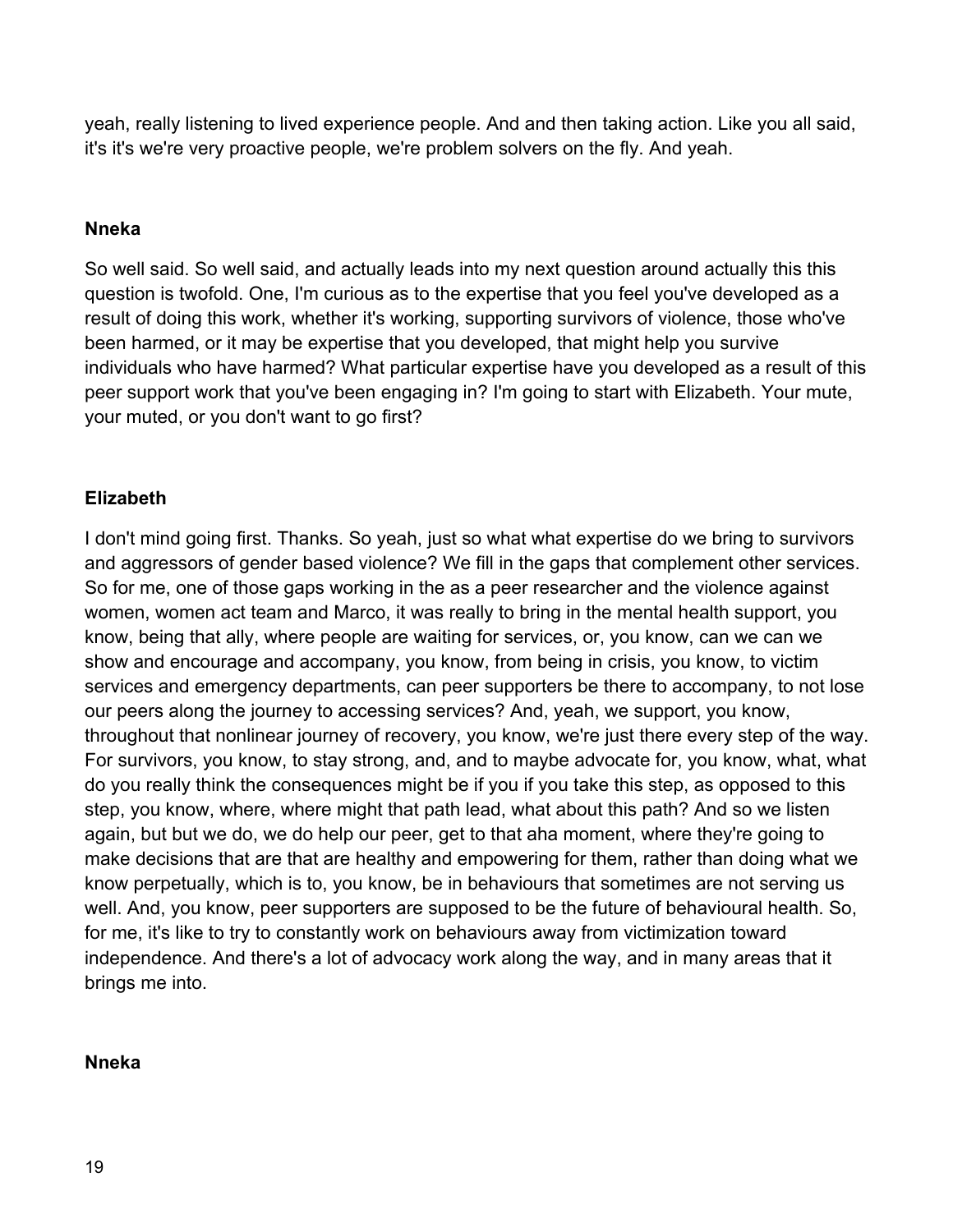Beautiful. Thank you so much for that. Really, really, really impactful. Donna what about you? What expertise do you think you've developed as a result of the work that you've been doing?

# **Donna**

I'll start by saying actually, our program this year just received the OPDI Lighthouse award for community builder. And I think that is probably the skill that we've developed, is being recognized in our community as one that that builds the collaborations. When I first started the program, it was, it was really people couldn't understand the advisory committee I brought together because I had representatives from all the women's shelters, from all the employment and training programs, from mental health and from the addictions programs within the community. Because we knew that those were the issues that were all going to come together. And a lot of them at that table had never ever worked together before, and they didn't even see the link between but that was 15 years ago, you would think things have changed, but it really hasn't changed that much. Over the last few years, we've seen a lot more of that happening, where different tables and I've I've actually been invited to tables to look at who else should be here. The mayor asked me about doing a mayor's roundtable. And who else should be at that table. So just trying to get that inclusive look. Because that's what I always speak about at those tables is that as long as we all keep working in silos, we're gonna have people falling through the gaps. If we can all work together, we can have a web so that no one falls through those gaps. From one, if you want to stay in your silo, fine, stay in your silo. But let's put a bridge so that they're not falling in the gap, they can actually walk to your silo, and get your services.

### **Nneka**

Oh that is amazing.

### **Donna**

One of our biggest things that we've developed over the last 15 years.

### **Nneka**

And it's amazing. And again, I love the analogy of bridge building, to connect silos. Profoundly impactful. Susana, share with us some of the expertise that you've developed.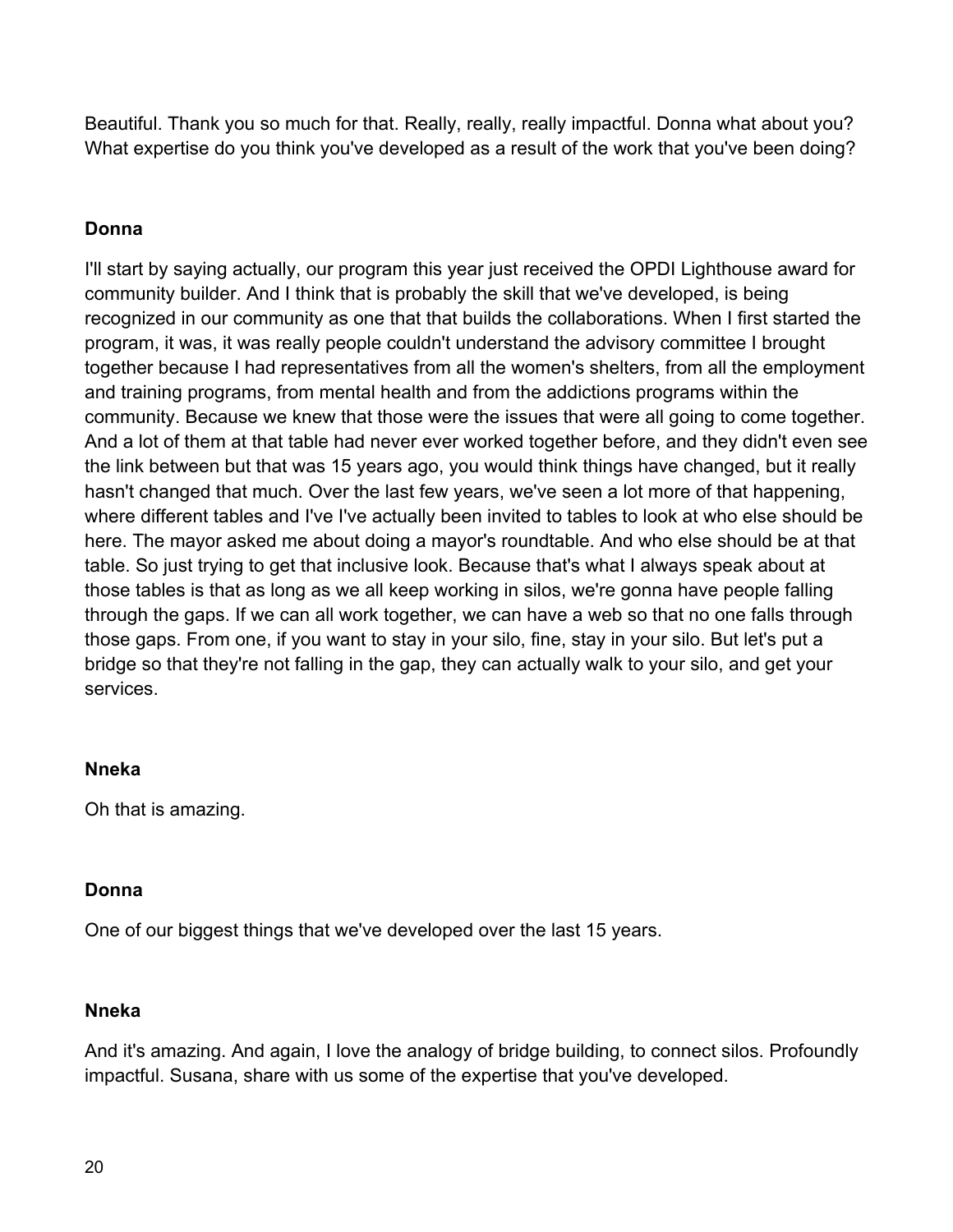#### **Susana**

So I have learned so much, even though my work, it's quite recent, I have learned so much about the world and about myself. And as we know, we are living in a world that people still doubt survivors, often, and for me, providing peer support to to gender based violence survivors is essential, as it is well known, the system abandons us and fails us and sometimes makes us shut down in ways that we don't even reach out. And this work has really taught me how to ask for help. And that is something that I have learned that there's no shame in asking for help. At all times, every day, I'm asking for help. I'm always reaching out, like I said before, I'm always asking other people for their keys, so I can use them. And with those keys, I keep on helping others. And it is so important because we have been hush hush about these things for so long. And it's not our, out of our desire we have that silence has been imposed and forced on us, and able to provide the support we do, able to open these channels of communication. Makes, you know, 16 year old me who was raped, feel better that, you know, if it happens, because it keeps happening, those girls have the option of coming to talk to me and to all of you, instead of having to wait 20 years of their life to actually be able to say it out loud. Thank you.

#### **Nneka**

Yes, yes. Yes, speaking to our 16 year old selves. Love it. Krystal over to you.

#### **Krystal**

In terms of expertise, I think one one real strength that I learned from kind of doing this work and and working as peer is peer workers are really great at not pathologizing survivors. And I think sometimes my experience in in the nonprofit sector was that it was pathologizing. And so I think, you know, the formal, probably social worky term is strength based approach nowadays. But I think that's what it is. And, and I think I learned a lot about that I learned a lot about the resilience of humans, including myself, and that has been really helpful in terms of just, I guess, my expertise in adding a gender lens. So again, if anybody knows me, and I talk to anybody who does work in women's agency, I always say it's their gender lens on that. And an intersectional gender lens because I think you know, there's a lot of conversation surrounding peer work, but we're talking about gender based violence, we're talking about very, very specific type of peer work, and helping folks connect their symptoms, their, you know, their adaptations of their trauma to their oppression and violence as women and gender diverse individuals. And I think that is very, very, very specialized, and needs to be seen as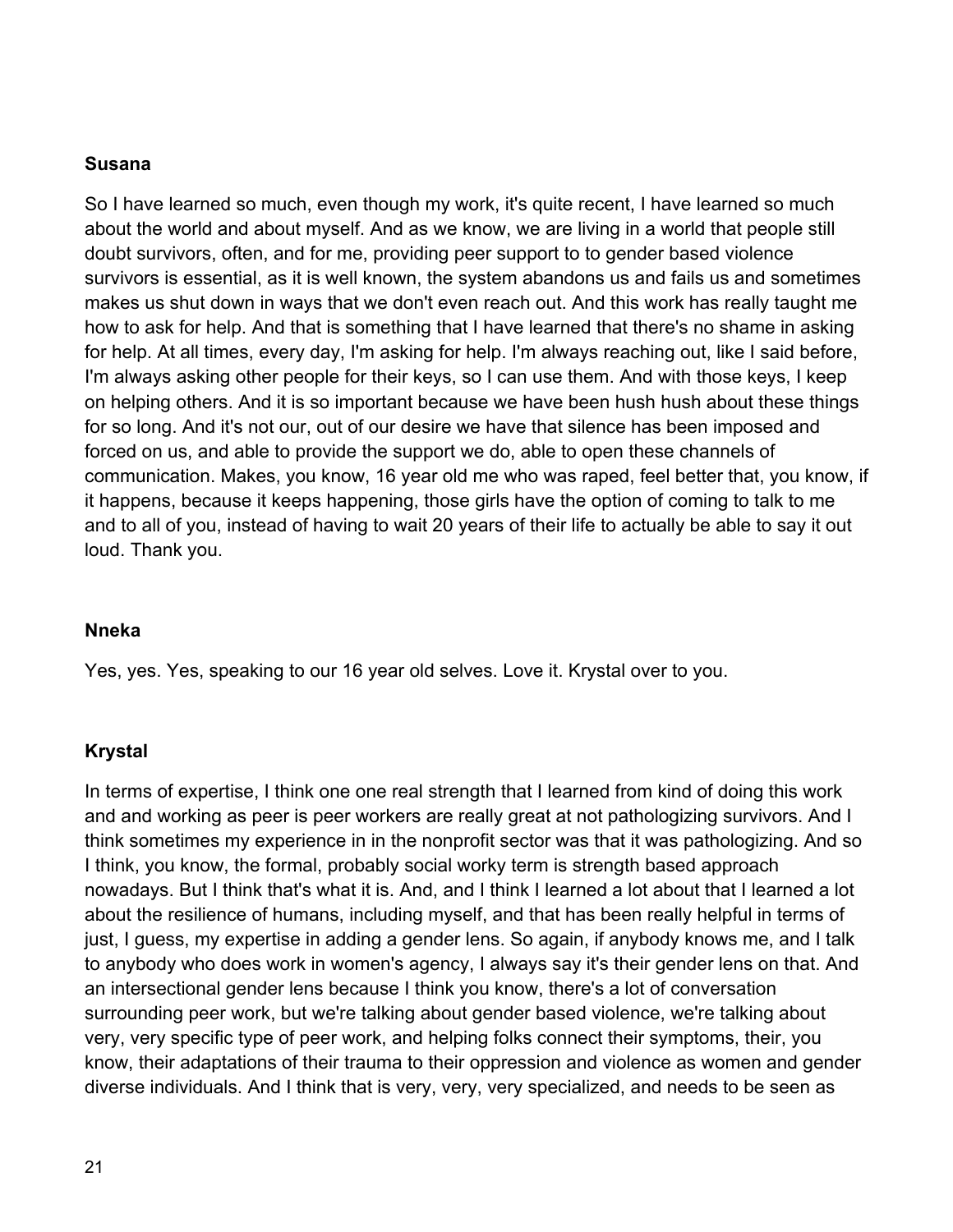such. And I think we're just not there yet. And Canada is identifying that need for a gender lens. So I think I've also been able to develop some expertise in that and, and continue to learn, I think the last piece is everybody's talking about collaboration, collaboration is so important. The name of my company is actually collaborative community solutions, because it is like the foundation of what, what needs to work and not working against each other. But but in collaboration together.

### **Nneka**

So important. Yeah, that is so important Krystal. I'm really glad you raised that point around, how do we how do we surface the intersectional, right, the intersecting identities, and then the complexities that are at play because of gender based violence, right. And, and, for me, as you were speaking, what came up was the intersection of gender, and then race, right? Because black woman's experiences are radically different from, you know, white women, indigenous women's experiences are different. So looking at the complexity, and being an expert, at that complexity, means that we should really be paid a lot of money for this work. We're like the brain surgeons. Right? I don't know if brain surgeons earn a lot of money. But if they did. um, Rifaa over to you, what expertise do you think you've developed or enhanced?

# **Rifaa**

Yeah. Thank you Nneka for this question, and sorry, I've had to turn my camera off my internet is -

### **Nneka**

Don't apologize!

### **Rifaa**

unpredictable. So I think that peers, as peers with lived experience, we can and do teach professionals and academics in many capacities, a great deal through our knowledge and our expertise. And I think because peer support is a reciprocal process. I think peers come in with a great deal of expertise, both from our own lived experience and the experiences of those we support. Because a lot of what we know, we know because of the amazing people who reached out and trusted and invited us along on their journey. So I've found and connected with resources I would not have known existed. I've sat in courtrooms and witnessed what it's like through a survivor lens and analysis. You know, the women that we support, show us the gap. And they also show us what is possible, because women sometimes want you to advocate for things that you have your own doubts are even possible, and I was talking about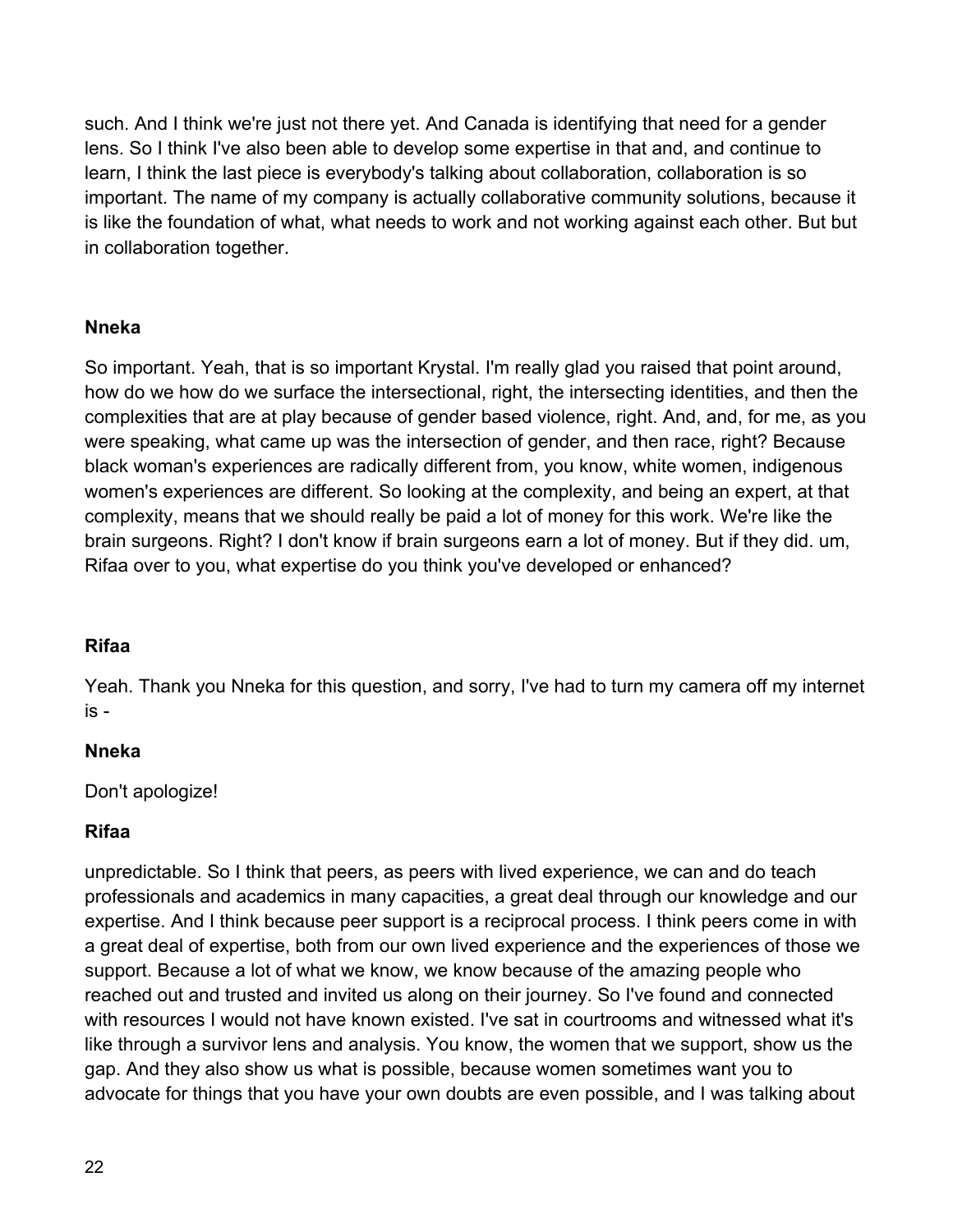this with my program coordinator with this C6 counselling program just a few days ago. You know, sometimes they're asking for something and because of our knowledge of the system, we're like, oh, I don't know if you're gonna be able to manage to do that, you know, but but you you do the thing anyway, and you help reduce some of the barriers and they succeed. And so the way I see it is, if I don't have certain barriers, I can try and do anything I want. Some survivors are way more limited in this way. So I see our role is helping to reduce some of those barriers so that women are able to fight for the things that they want, however impossible, they might seem, you know, like systemically. And I think what one area that we should start seeing peer based support used more is in the area of working with aggressors, having peer mentors, that you can reach out to when you're thinking of being harmful or questioning your behaviour or wanting to change or just need support from someone who was once where you are because most of the programming right now is only funded for aggressors who are court mandated to take them which means that you have to be violent enough and with enough evidence to have been charged and convicted before you can get help to change. So I'm really hoping to see a lot more you know, aggressors who have overcome some of their own challenges, be able to be in positions of peer support to others who are you know, struggling with some of the same things.

#### **Nneka**

That is such a beautiful point and it's part of the work that we are doing with our transformative accountability and justice initiative to get, you know, men, predominantly men who have experienced and caused harm, to step up and support and be peer supporters. And not to further the harm, but to unlearn. But just to just to be very clear. I am really, really conscious of the time and I want us to save, leave, leave aside a little bit of time to get questions from our listeners. So my last question is going to.

#### **Donna**

Just before you move on can I just leave a little drop of hope here,

#### **Nneka**

Please do.

#### **Donna**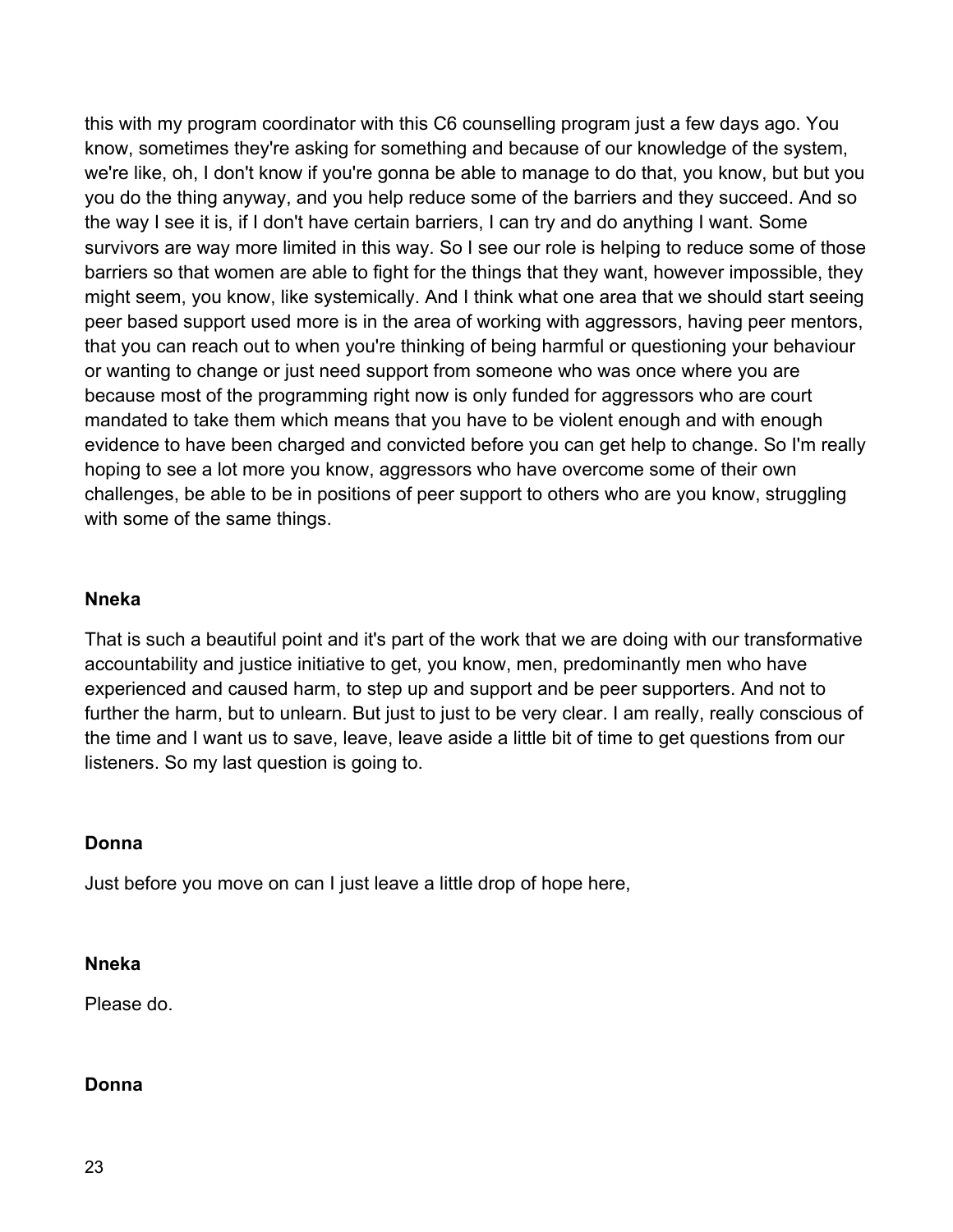around what you were just speaking to?

## **Nneka**

Absolutely. Please do.

# **Donna**

Our True Self/Debwewendizwin program has been running for 15 years, my teachings through the Indigenous culture, say that as women, it's our responsibility to take care of community. So coming into this, I always have that understanding that somebody needs to be supporting the men that are abusing, because it doesn't matter how many women we work with. If no one's working with the men, they're going to go find another woman. Eight years ago, we hired our first male peer support worker, within our program, and we actually started working with the offenders. That was kind of our slogan is something you just said, anything we learn, we can unlearn. And that's how we've used the men to actually help us design the program, and they do the circles and do the work. So we've been doing that now for eight years. And we're definitely seeing a difference. So there is there is hope out there. It's really hard to find funding. I do bet peace funding, because of exactly what Rifaa said, the the main funding that's out there is to work with women. And you can't bring the men in. And so it's finding that getting the ministries to look at how do we fund to start working with men and helping the men heal? Because the other thing we know is that abusers have been abused. So let's let's help them on their healing journey. And I think that's one of the ways that's going to make a big impact on gender violence.

# **Nneka**

Absolutely spot on. Absolutely spot on completely on board with that. I think we should get together and do a joint application for a program. So all of us sign on. Um, I have my last question, and it's going to be a quick, quick, quick, quick go round, is really interested in what steps you think need to be taken to embed peer support more in various community agencies. If you could name one or two things that you think we could be doing, organizations could be doing to actually embed peer support in their work, Susana? Start with you,

# **Susana**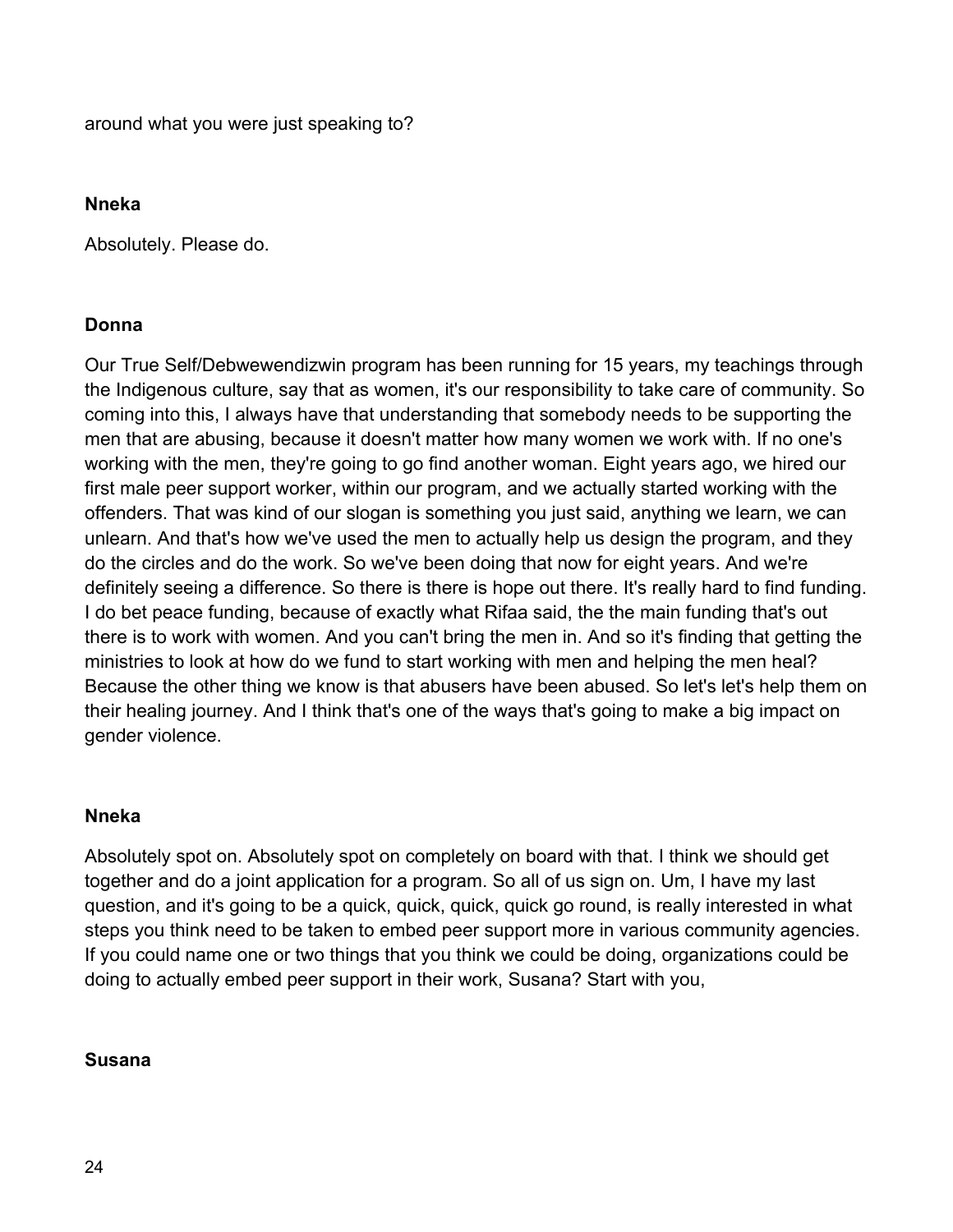I can speak from what I'm personally doing. I want to say that I am definitely on Krystal's team relentless. And as Elizabeth said, from the very beginning, we as peer support workers are leaders. So I am on the board of the directors of the North York Womens Centre. I am on the member advisory committee of women arts. And I believe the best way of embedding peer support in community agencies is to help persons like us with lived experience in leadership positions. And that is what I feel and what I am actually witnessing. That is the next evolution in peer support having more organizations that are such as this one, WomenatthecentrE that are run entirely for and by people with lived experience. Because this is what translates in genuine peer support, nothing else. And I strongly believe that and to take from a model of the of the disability community, nothing about us without us. Thank you.

#### **Nneka**

Mic drop, beautiful. Rifaa. Steps to take to embed.

### **Rifaa**

Yes, I I really love what Susana just said. I think advocating for the inclusion of voices of those with lived experience and especially from under-served communities, at every table where decisions are going to be made about us and what we need. I think that is really important and advocating for the services that either don't exist or don't exist in a sustainable and fair way. Like for example, you know, peer support is done. You know, many communities or agencies and agencies are recognizing the need for that, you know, and and supporting that but oftentimes it's continued continues to be done and as seen as as volunteer work for example, right, and not properly compensated and recognized and supported and, and trained for and all of those things. So I think, you know, and the other thing is, is advocating for culturally relevant services, as well, because I think that a lot of services do not take into consideration the needs of under served communities and without consultation with those communities as well.

#### **Nneka**

Agreed, agreed, agreed. Elizabeth, you're your mute. unmuted. So off you go, your turn.

### **Elizabeth**

I am well, that's all, I'll share some practical steps. At Mentor/Mentee Canada, there's peer support training for peers, it begins again on November 17. All of your clients, all peers are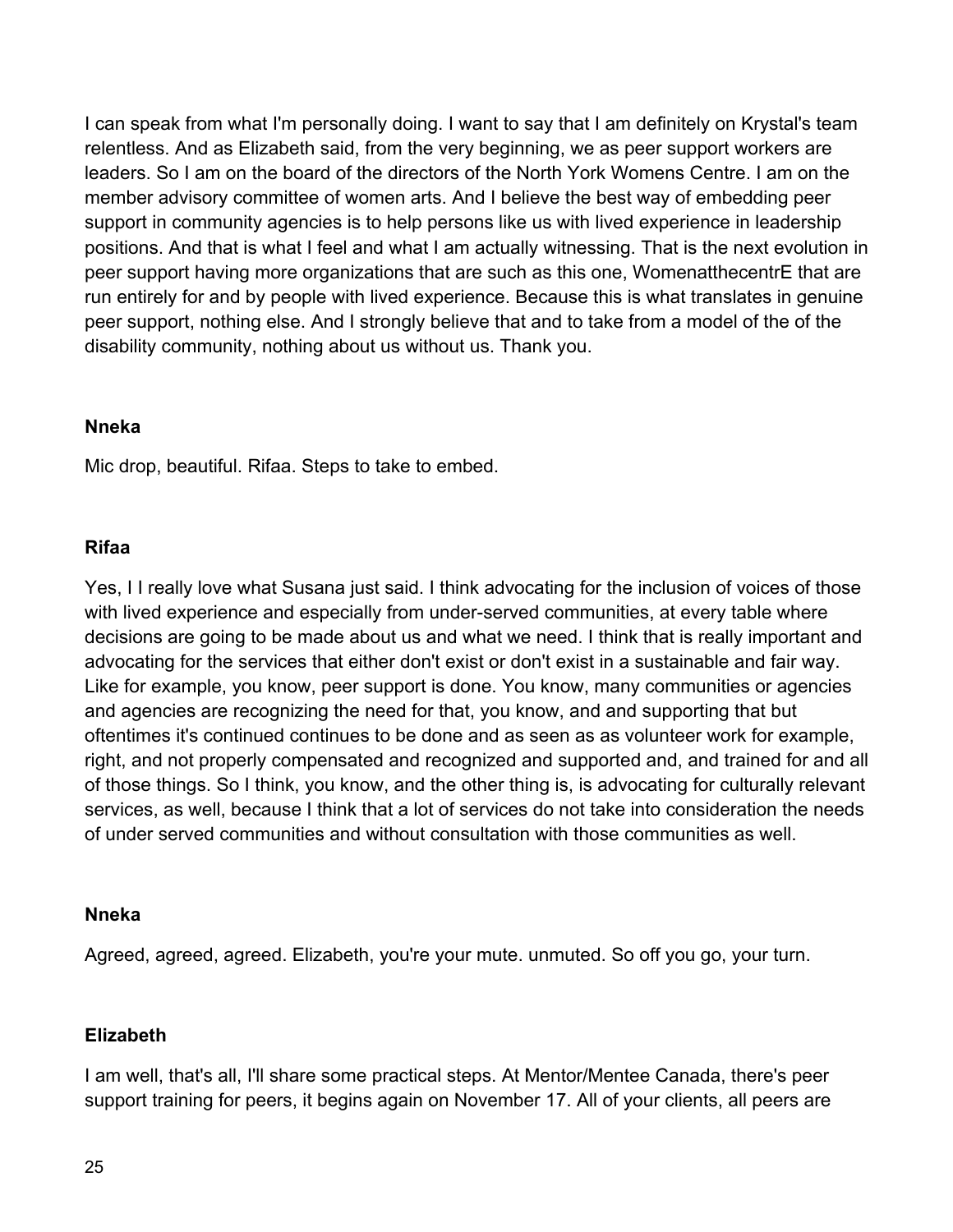welcome. It's ongoing. It's, it's great. And there's peer support training for staff so that staff can understand even after 30 years in the mental health sector, what peer support is and why and what the benefits are, and why it works, why we can change what we've been doing for this whole time and have real recovery happen with peer support, onboarding. So I provide peer support, supervision, training, peer support onboarding services, and there's just there's just, it's, those are those are standardized practices that have been developed in the US, in the UK, they're available to share with other organizations and, and just, you know, make sure that there's team buy in to help teams really understand, you know, what we're all doing collectively here, to change system needs. And to drive peer support through that lived experience, voice and governance all the way down, like was said, you know, peer support toolkits, you know, toolkits for organizations, or something that mentor mentee Canada provides. So it's all about, you know, increasing the peer movement, and, and just trying something new and letting us take the lead now, because it's being it's happening in the youth sector, very successfully. Youth are our leaders of the future. And the mental health sector, let's learn from them. And let's, let's go to one another's conferences, because there's so much knowledge to share.

#### **Nneka**

Brilliant, brilliant, Elizabeth, thank you, Donna?

#### **Donna**

Steps I take to embed. Doing that training with other organizations, we do a lot of that within our community, and presenting the exactly what peer support is, and what the value of it is. The other thing that I often bring up is the fear of peer drift. I don't know if you've ever heard that expression. But peer drift is what happens when peer support workers start working with insight organizations that don't understand what peer support is. And they they try to get them doing things that really isn't peer support. So we do a lot of education around that piece as well. And try very hard to do that with the upper management of the organizations, frontline usually understands it fine. It's the upper management that really needs to raise their awareness around what peer support is, and how to support peer supporters. The other thing that I think is, is really vital, and especially because we're seeing peer support recognized across a lot more sectors, and within a lot of different organisations is ensuring that those peer support workers are connected with their supports. So making sure that they're connected with a peer initiative, where they can keep turning back to those values and the way that they should be delivering service and have that reinforced so one of the I seen someone earlier had put a thing up there for support house. They offer some great tools for that and even tools for organizations, to send out to the HR department around how to post a position you know, how to hold an interview, what the the roles and responsibilities should be. So I think that's another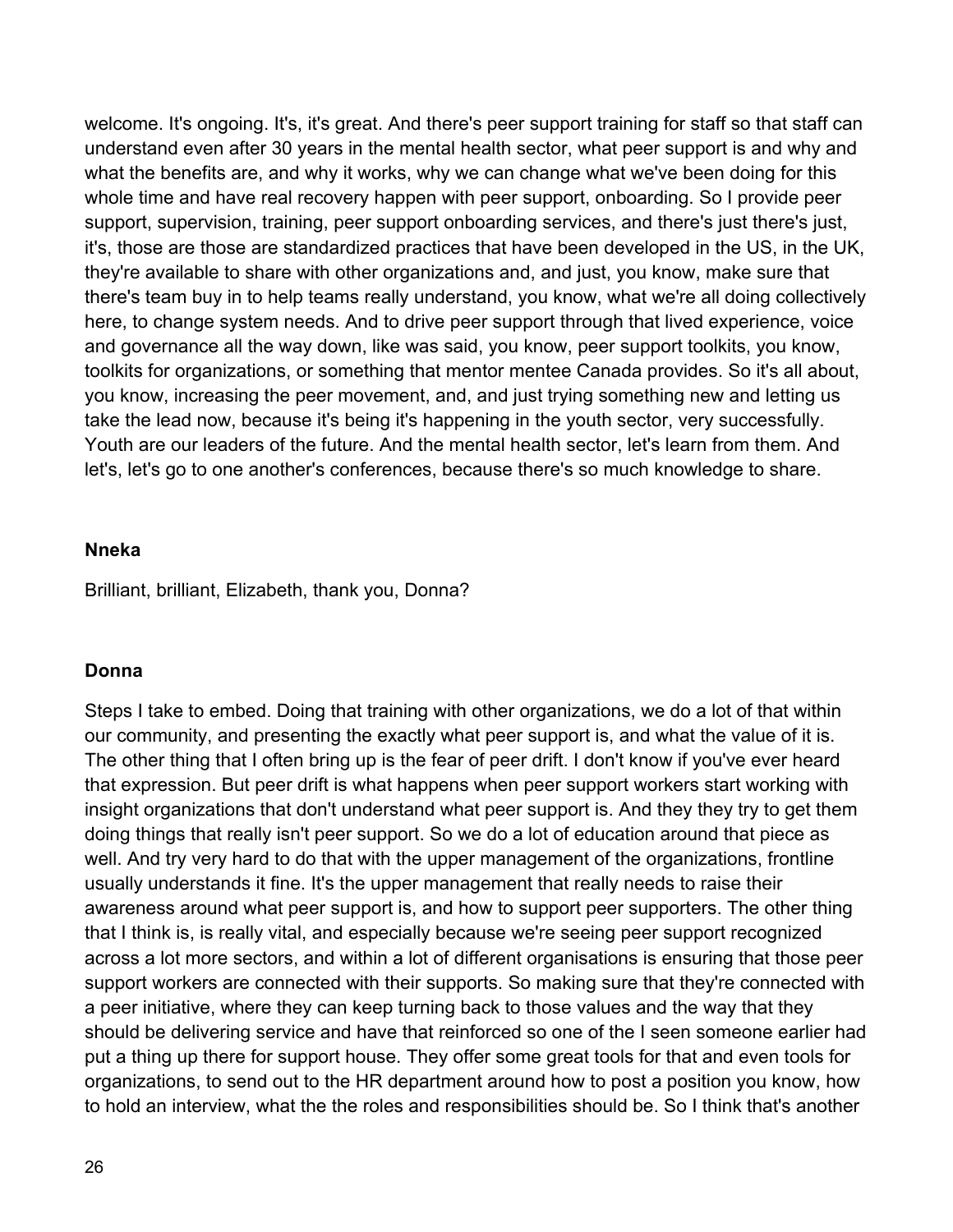really important part of educating our community on what peer support is, and the value of it is really getting them to understand that no, it's not you're not hiring somebody just to take them for a walk or to go to the grocery shopping. That's not peer support.

### **Nneka**

Good. Excellent Point. Excellent. Krystal, you have the last say on this question.

# **Krystal**

Sure. Um, so I I am a really big fan of policies. And so I really think kind of a top down place, there really should be policies that are reflective of that culture shift to include peer support. I think that agencies need to look at their education requirements and see experts as experts without necessarily formal education. And I think when that doesn't happen throughout the entire agency, and maybe only gets developed through a peer support position, we run the risk of keeping a peer supporter in that role indefinitely, and they can't further develop. And so I think there's just some real kind of top down realignment that could be done to Donna's point around like, it's a culture piece. It isn't simply hiring a peer worker, if there's all kinds of layers that really need to be considered for, for an agency, I think, to be a safe agency, for a survivor to work in long term. And so I think, you know, having survivor consultants, the other piece is not a consultant, as survivors are often tokenized in terms of the lens that they bring in agencies. And so it isn't about having one survivor one token survivor, but again, embedding a culture of supporting peer led, and recognizing it as expertise. So then the other pieces, you, you pay us experts, as experts don't ask people to come to the table for, for not an expert wage, if you're looking for the expertise.

### **Nneka**

Love it love it. I talk about it in terms of don't give us a cup or a pen for speaking. We are experts and should be compensated as such. I am so amazed. And I knew this was going to be a fantastic conversation. I want to thank each and every one of you for what you've brought today. Before we go, I want to open it up to the participants to see if anybody has any specific questions to our panelists or any general questions to the group. So Sheryl, who was monitoring the the q&a was it you?

### **Sheryl**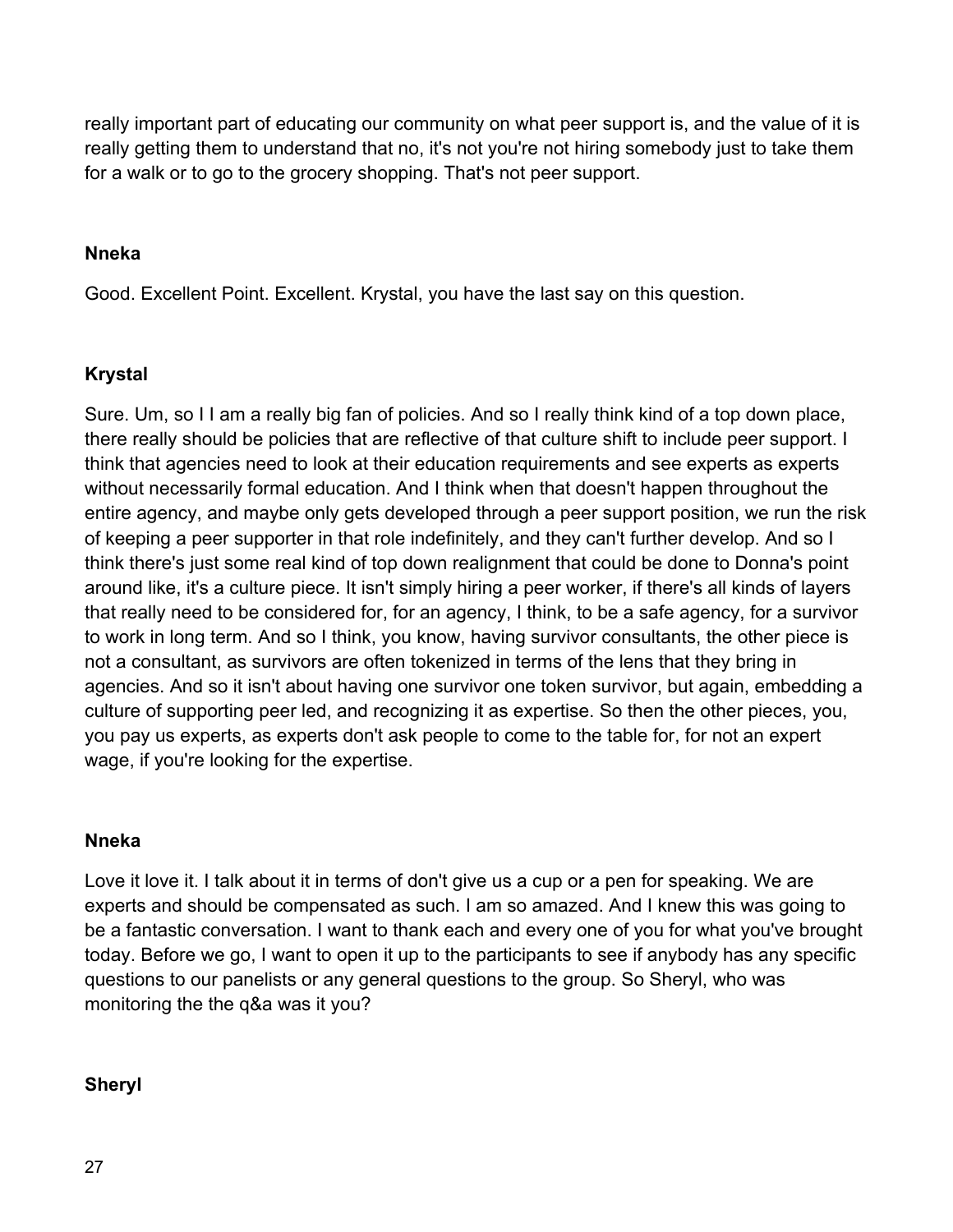Yeah, I Katie and I we're here. But I'll ask the first question.

#### **Nneka**

Excellent.

# **Sheryl**

So the first one that we have here was, is it difficult to set boundaries? How do you protect your own mental health as a peer support worker?

### **Nneka**

Who wants to take that, Elizabeth?

# **Elizabeth**

Again, it comes back to that great training. Mine was through the Ontario Peer Development Initiative. And it's all about us learning self care, self responsibility, self awareness, self supports, right, Donna? It's, it's what we model. And so that takes care of ourselves. Our boundaries are something that are a part of our training to be and best practices that have been developed over time, at support house, by peer supporters themselves, how to protect our boundaries and our peers boundaries, so that they're safe, we're safe, our organizations are safe. So again, it's that solid, formal training. You don't have to pay an arm and a leg for it. It's so tangible.

### **Nneka**

Brilliant. Anyone else want to jump in? Or should we go to the next question?

### **Donna**

I just wanted to say that every time I hire peers here, it is difficult. I know, that was the first part of the question. Are our boundaries difficult? Yes, they are. And they're difficult, I think for just about anybody that goes into peer work. And one of the things that we do here regularly is we'll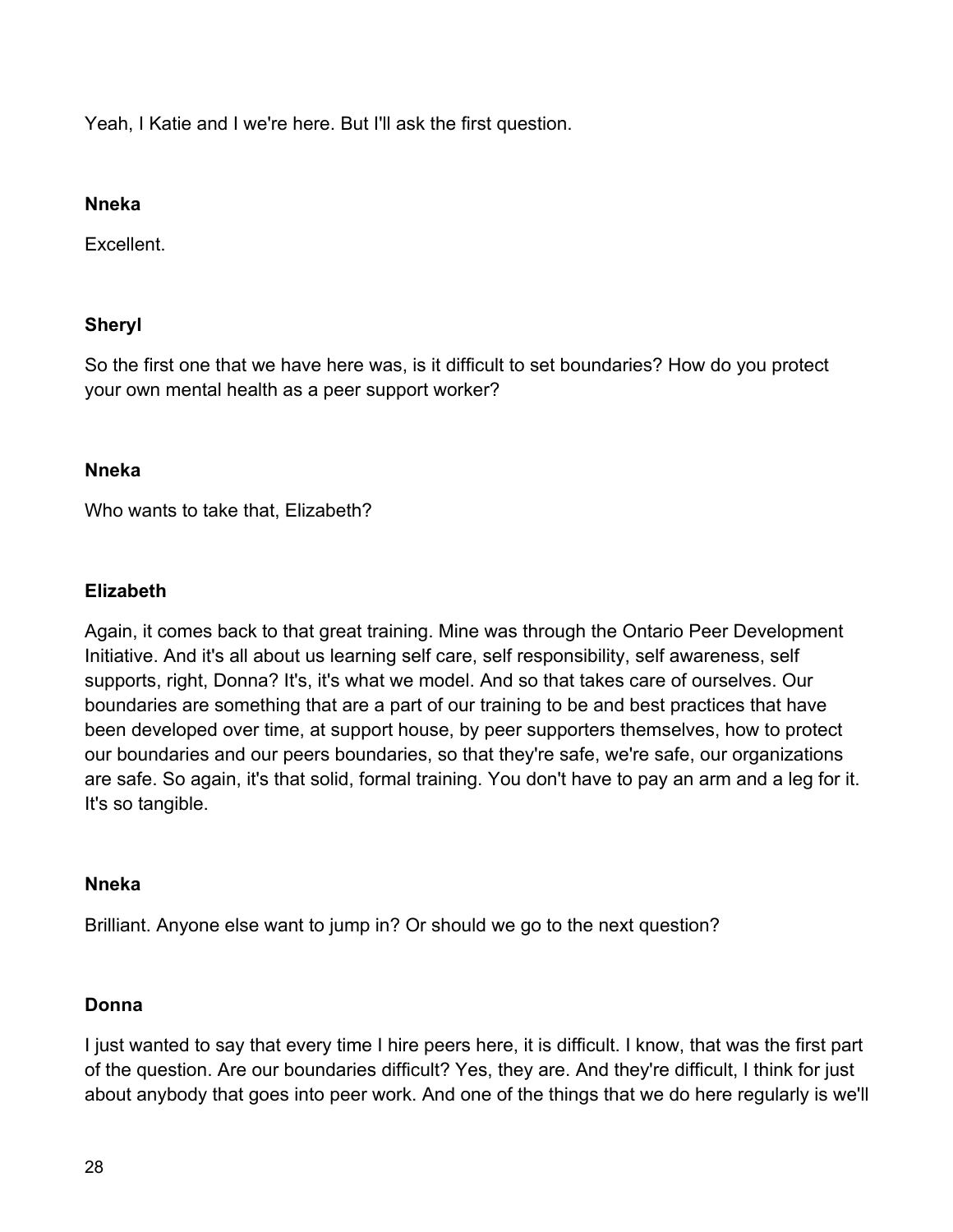actually get together as a team. And we'll talk about boundaries or any challenges that any of the staff are having with boundaries, or with helping someone they're working with in setting their boundaries. We also deliver workshops, online and in person to the women that come through our program around boundaries and how important they are and how to set them. And we do it many times a year because it is difficult for everyone.

### **Nneka**

Love that love that. Rifaa?

# **Rifaa**

Yeah, actually, I was just going to touch on probably some of the same things that Donna said, and Elizabeth, it absolutely is hard. And I think one of the reasons it's also so challenging is because we eventually become in these like helping relationships but we have not had prior training in these areas. And we don't have adequate support and debriefing support and mentorship in this area. So I think those are things that are absolutely important to protect peer supporters and also to protect, you know, the survivors that we're working with as well. Because what if we're not managing our own self care very well in our own boundaries very well, that that's going to also impact the people that we're working with. So yeah,

### **Nneka**

Excellent.

# **Krystal**

I'll just share, sorry, Nneka, beyond kind of, I think boundaries are super important but I also want to recognise the nervous system. Caring for your nervous system. So we talk about mental health. But when you've experienced violence, your nervous system is rewired. And we can teach a lot about boundaries but it's really hard to connect without kind of navigating those body experiences, too. And so it is that holistic care that I think so many folks were talking about, for ourselves and others that that are super important.

### **Susana**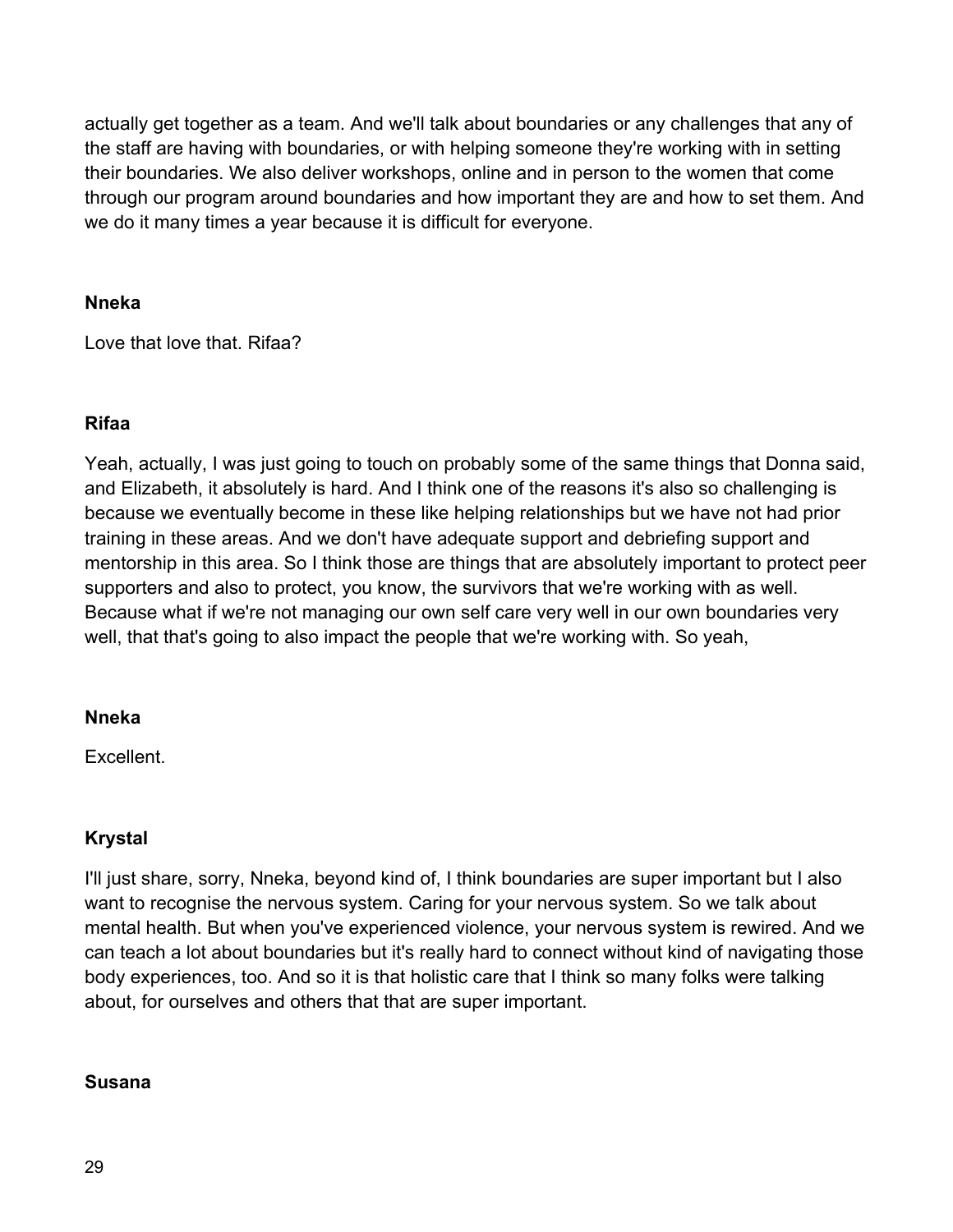Honestly, I take I take naps, I take naps, lots of naps, because all of my peer support is very defining time. So I always take like an hour two hour nap before I know, I have to be in the mind space for peer support. And something else that I've been doing, than actually my world famous nap is a lot of training, a lot of training, I go to a lot of organizations that have free psycho-educational training, free facilitation, and I learned how to become a better facilitator, how to be a better peer support. And through that, I meet a lot of other peer support workers and somebody had had mentioned earlier and I wanted to reference it, peer support workers support peer support workers in a way that is so uplifting and so magical. And that's precisely the feeling I want spread all over the world, because we will get out of this hole we're in if we keep on doing this.

### **Nneka**

Powerful hope. I love it. Thank you all. Sheryl. Next question.

#### **Sheryl**

Yeah. So just being mindful of the time I see that a lot of the questions are pretty much just everybody being inspired and being and wanting to know, how can they get involved? You know, how, how can we best support other peer supporters? Yeah, just how can they get involved? Where are the first steps to take?

#### **Nneka**

I can I can say that the first step is look at the bios of all of these incredible panelists. Because these people are living proof of the work, they are doing the work, which is why we brought them on, WomenatthecentrE is also another space. I think what we can do is work with the team afterwards to send everybody, if the panelists are in agreement, send everybody contact information to your organizations so the folks can can reach out to you directly. And then we're also going to put this on our website, as well as the recording. So part of that recording will have the bios and contact information for all the panelists. So please reach out in that way.

It's 12:30, and I am a stickler for respecting people's time. I think we have had yet another spectacular conversation with some spectacular panelists. And I knew that this was going to be such a beautiful conversation, because we're talking about something that is so near, and so dear to all our hearts, as survivors.